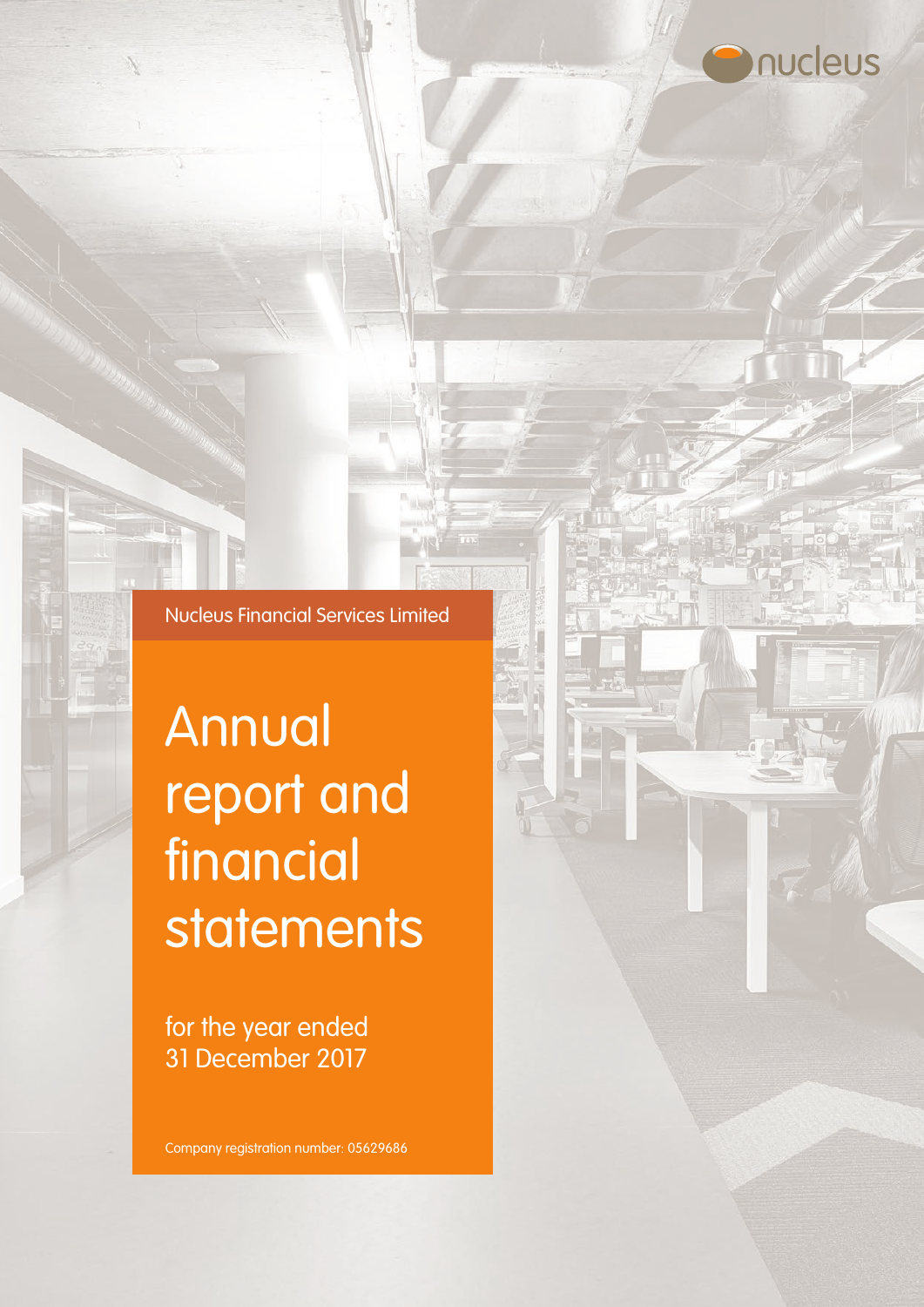# What's inside

1

# Reports

Strategic report 4<br>Directors' report 10 Directors' report

2

# **Financials**

| Independent auditors' report -    |    |
|-----------------------------------|----|
| audit of the financial statements | 12 |
| Income statement                  | 14 |
| Statement of comprehensive income | 15 |
| Statement of financial position   | 16 |
| Statement of changes in equity    | 17 |
| Notes to the financial statments  | 18 |

3

# Company information

Company information 39

2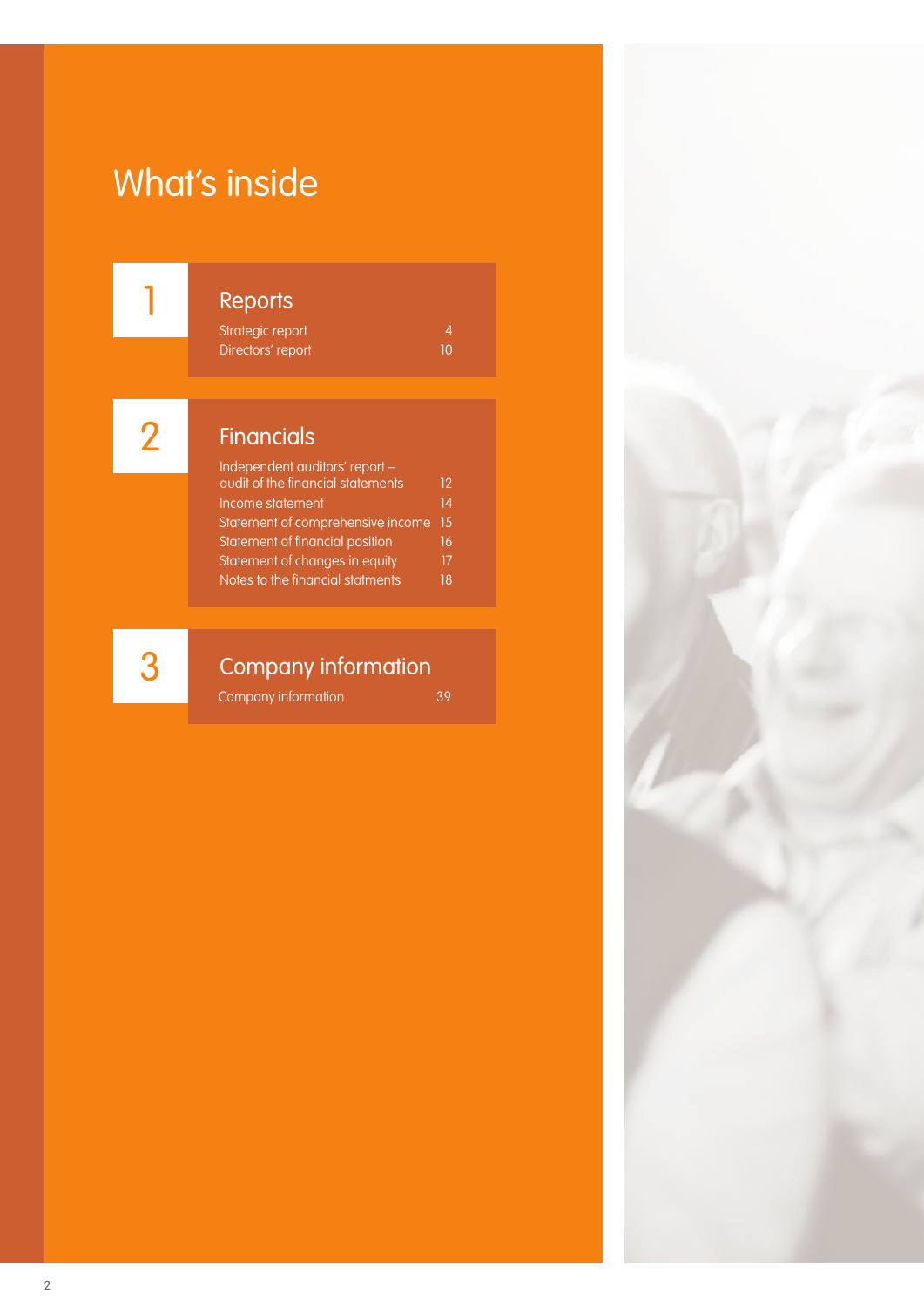# Our values and purpose

# Our values

| m                       |  |
|-------------------------|--|
| $\mathbf{u} \mathbf{u}$ |  |
| ٠                       |  |
|                         |  |
|                         |  |

# **Accountable**

Taking full ownership for solving problems and delivering a solution. Being accountable is being aware, responsible and delivering.

# **Authentic**

Having confidence to be ourselves and not shying away from candid conversations. Being authentic is being respectful, honest and open.



# **Energetic**

Driving our business forward and making a difference for our customers. Being energetic is being proactive, innovative and tenacious.



# Inspiring

Pushing the boundaries and generating better ways of doing things. Being inspiring is being engaging, excellent and challenging.

# Our purpose

To transform financial services and create better outcomes for clients and their advisers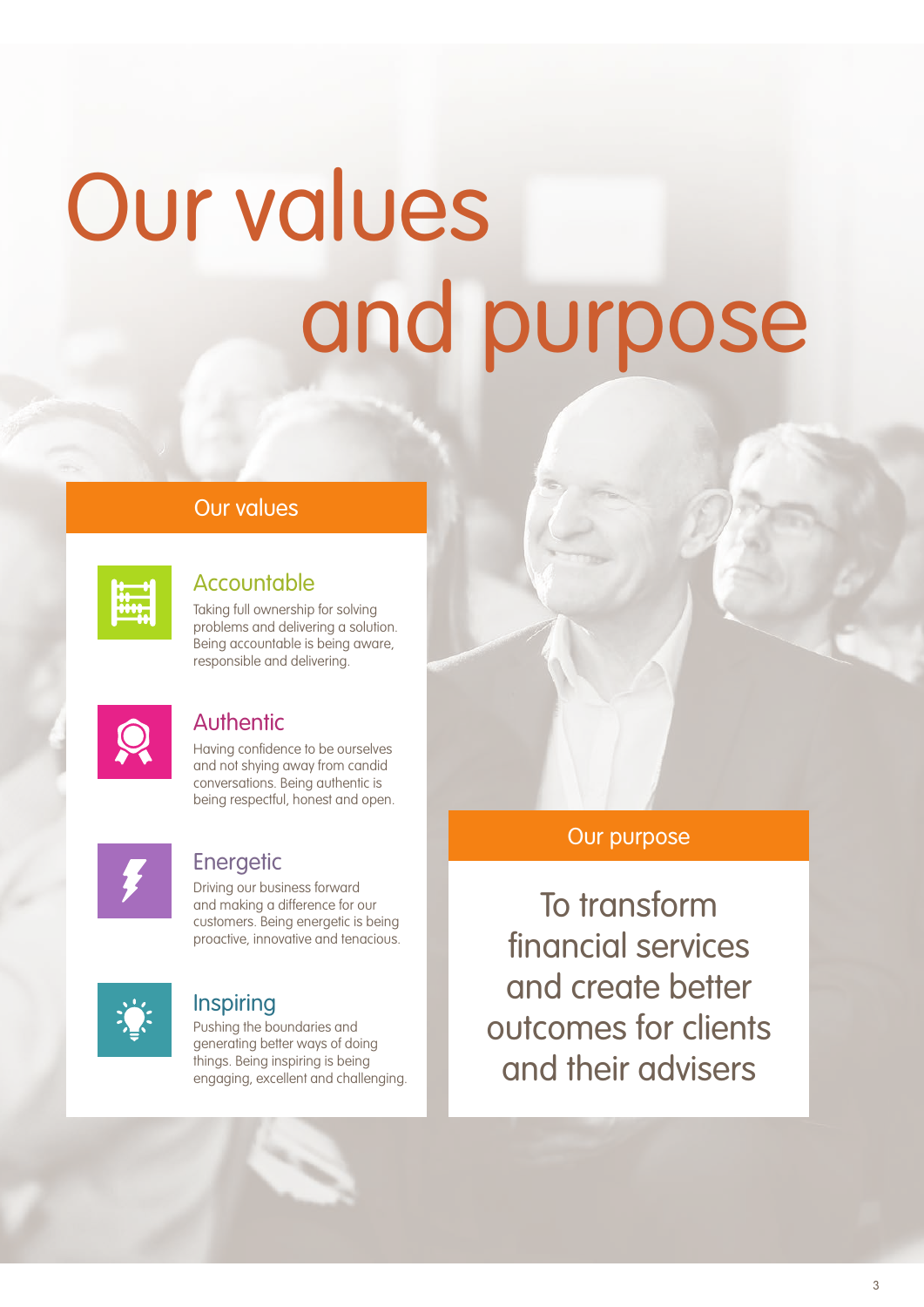# Strategic report





## The company's key performance indicators are

The directors present their strategic report for the year ended 31 December 2017 for Nucleus Financial Services Limited ("NFS", "the company").

|                                  | 2017<br>£'000 | 2016<br>£'000 |
|----------------------------------|---------------|---------------|
| Assets under<br>administration   | 13,576,703    | 11,143,757    |
| Turnover                         | 40,365        | 33,281        |
| Operating profit                 | 5,534         | 3             |
| Profit for the<br>financial year | 4,420         |               |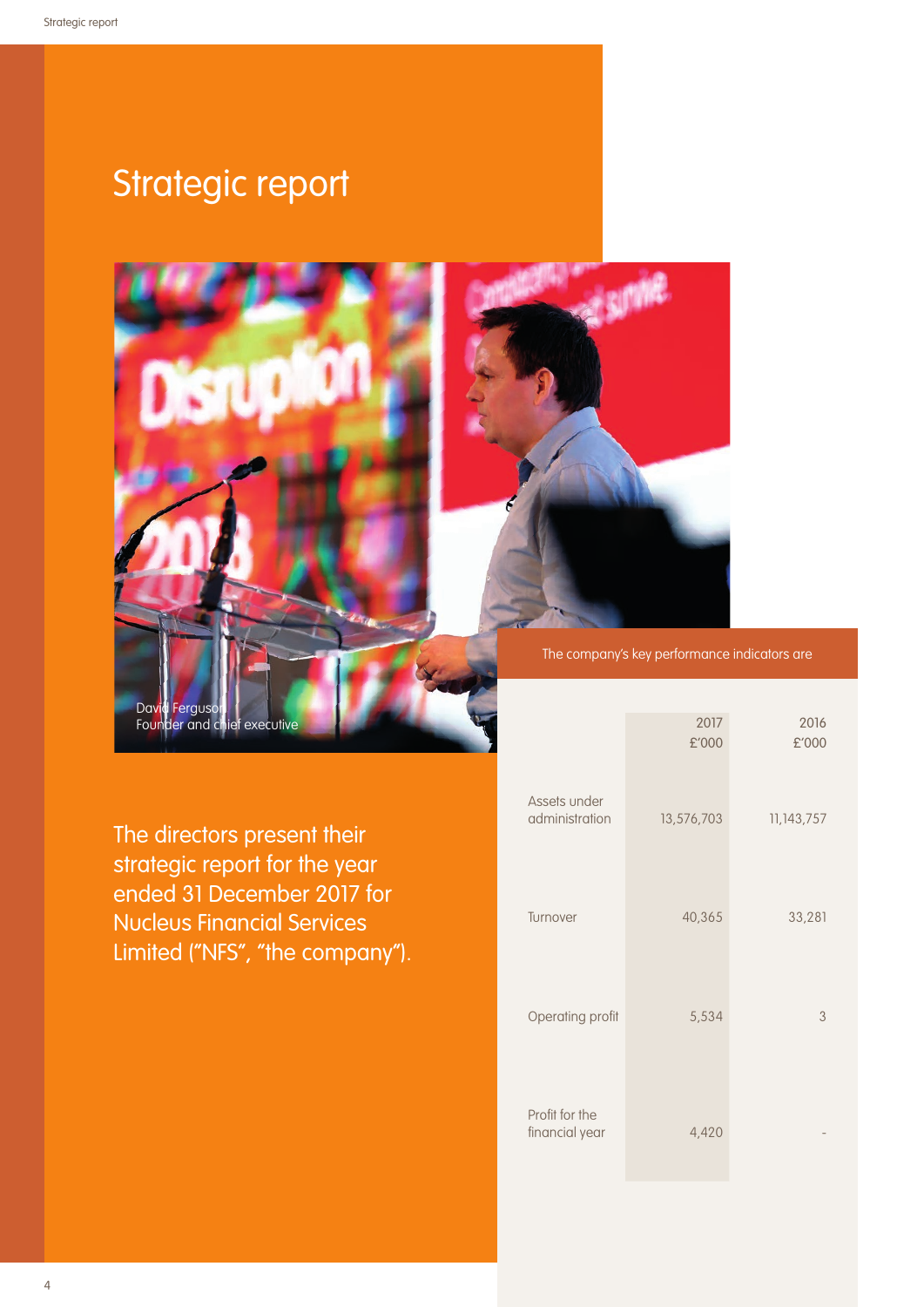#### About NFS

The company's principal activity is the provision of "wrap" investment administration services to selected financial advisers in the UK.

The company is a wholly owned subsidiary of Nucleus Financial Group Limited ("NFG") and together with Nucleus IFA Services Limited ("NIFAS") and Nucleus IMX Limited ("IMX") forms the group ("the group"). The group provides a wrap platform to UK financial advisers. The Nucleus wrap platform allows clients to invest directly, or via various 'tax wrappers' into a broad range of asset types, including cash, unit trusts, OEICs, ETFs, investment trusts and other securities.

The group has a commitment to transparency and a desire to put the client centre stage. This is hardwired into our culture and sustained through the influence of our users in determining our business model and future strategy.

The company is authorised and regulated by the Financial Conduct Authority ("FCA") and is classified as an IFPRU limited licence investment firm. Since June 2016 when it met the relevant threshold, the company has been further classified as a Significant IFPRU firm. In addition, the company has additional FCA and Her Majesty's Revenue and Customs ("HMRC") obligations relating to its activities as an operator of a Self Invested Personal Pension scheme ("a Sipp Operator") and also those relating to the management of Individual Savings Accounts ("an Isa Manager"). The company is authorised to hold and control client money as part of its activities and is therefore subject to the FCA's client asset rules ("Cass rules"). In terms of recent regulatory change we believe that our business model and corporate culture are consistent with the FCA agenda to promote ever higher standards of conduct and clientcentricity across the financial services industry. We welcome the increased levels of professionalism in the adviser market.

#### Business review

53 advisory firms (representing 200 additional advisers) signed up to the platform as new users in 2017, bringing the total number of registered users to over 2,300. Collectively they added 12,432 new clients in 2017, a 6% increase on the previous year, bringing the total number of clients to 88,244.

Gross inflows, which increased by 41% to £2.6bn, continued to benefit from increased investor confidence, the now well-established industry adoption of platforms, the success of our adviser audience, as well as specific industry themes, including the pension freedoms introduced in 2015 and transfers out from defined benefit pension schemes. The increase in net inflows of 72%, from £1.0bn to £1.7bn (and representing a net/gross ratio of 64%), was even more encouraging, with the level of outflows from the platform remaining within expectations.

During the year, Nucleus has taken steps to simplify its legal entity structure and improve the flow of capital and liquidity resources within the group. In order to achieve this, NIFAS transferred its trade and assets to NFS on 1 April 2017. To enable NFS to meet its increased capital requirements following the transfer of trade, it increased its capital resources by way of issue of 5 million £1 ordinary shares on 29 March 2017.

As a consequence of the increase in assets under administration, our revenue increased by 21% to £40.4m. Our revenue margin fell slightly from 33.5bp in 2016 to 32.6bp in 2017, reflecting the impact of the price reduction for larger portfolios that we were able to introduce with effect from July 2017.

#### Principal risks and uncertainties

The following principal risks relate to the group's business and the sector in which it operates. The risks and uncertainties described below are not intended to be exhaustive. Additional risks and uncertainties not presently known to the directors or that the directors currently deem to be immaterial could also have an adverse effect on the group's business and financial performance.

The group operates a risk framework through which it can systematically identify actual and potential risk events and seeks to put in place appropriate policies and controls as safeguards. Our key risk categories as set out in our risk taxonomy are summarised below, are managed within the risk appetites set by the board on an annual basis. Additional information can be found in our pillar 3 disclosures.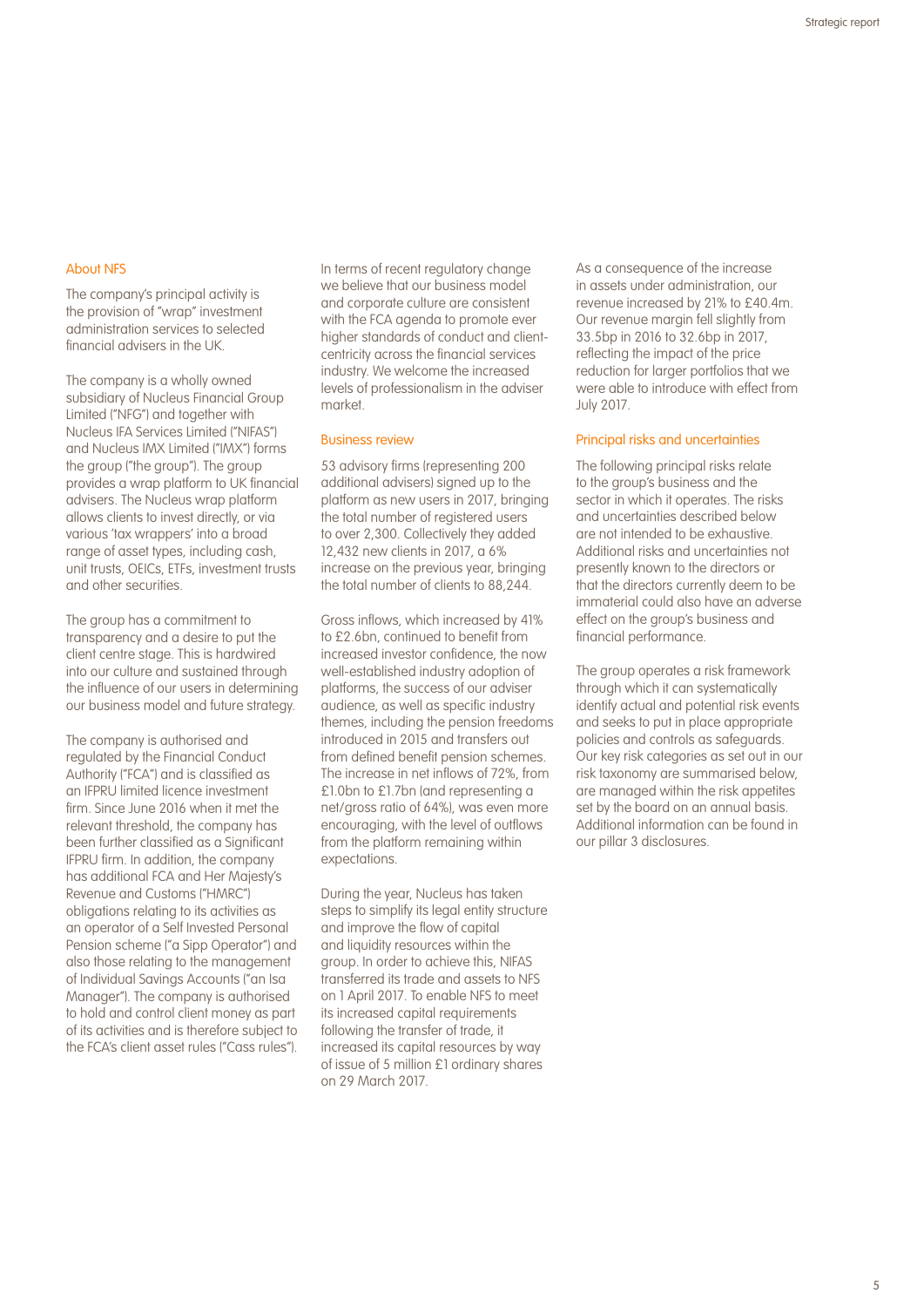The group's strategic and business model risks are:

#### Relationship with financial advisers

As with all operators in the adviser platform market, attracting, engaging and retaining advisers and their clients is an important part of the group's growth plans. Specifically, the group provides a white label platform solution to Paradigm Partners LLP and in 2017 approximately one quarter of new business originated through this arrangement. Changes in the environment due to regulator or competitor actions could adversely affect the group's ability to continue its offering to financial advisers and have a material adverse effect on the group's revenues.

#### Reliance on key suppliers

The group, like many other participants in the wrap platform market, operates a business model that outsources aspects of operational or technology services, and enters agreements with product providers to deliver components of the Nucleus wrap. As a result, we have a reliance on our suppliers and performance issues affecting these products and services may impact on our business performance.

Our key suppliers are:

- Genpact, who we outsource platform administration services to. In the delivery of its services, Genpact outsources platform technology to Bravura Solutions Limited;
- Scottish Friendly Assurance Society and Sanlam Life & Pensions UK Limited, who provide the onshore bonds;
- RL360, who provides the offshore bond;
- Stocktrade, who provides stockbroking services;
- Allfunds who provides fund trading services;
- Royal Bank of Scotland plc who provides operational, client money and corporate banking facilities;
- Bank of Scotland plc who provides client money and corporate banking facilities; and
- Lloyds Bank plc who provides client money facilities.

#### **Competition**

There can be no assurance that other companies will not compete more than at present with the group. This may be in terms of winning new clients, attracting advisers and sourcing acquisition targets. Competition may come from companies that have greater development, marketing, financial and personnel resources than the group, or firms for whom the platform offering can be subsidised from richer margins on cross sale of its own products. Competitors may also develop products and services that are more effective or economically viable than those developed by the group.

#### **Operational**

The nature of the activities performed by the group is such that a degree of operational risk is unavoidable in relation to losses that could be incurred by the group or by others because of errors or omissions for which the group is ultimately liable.

Particular operational risks for the group are considered as:

- people risk we consider the two most significant risks are the risk of failure to attract and retain core skills and knowledge in the company, and people-related errors in core processes;
- operational control failures in core processes – there is always a risk of failure in core processes, either directly by the company and/or by third parties which would result in operational losses, poor client outcomes and reputational damage; and
- systems related risks including cyberattacks, data leakage and business continuity events.

#### Regulated industry

Any change in regulations affecting NFS, or any other member of the group, could have a material adverse effect on the group's ability to carry on its activities, which in turn could have a material adverse effect on the company and its returns to shareholders. There are several risks which arise from the group's regulatory status and the most significant of these are:

(i) Impact of a breach of FCA and product related regulations

If NFS or any other member of the group, and/or any of its key suppliers, were to commit a serious breach of any of the regulations that apply to it, there could be both regulatory and cost consequences (including, without limitation, fines and/ or the cost of being required to take remedial action). These could adversely impact on the group's business, operations and financial condition.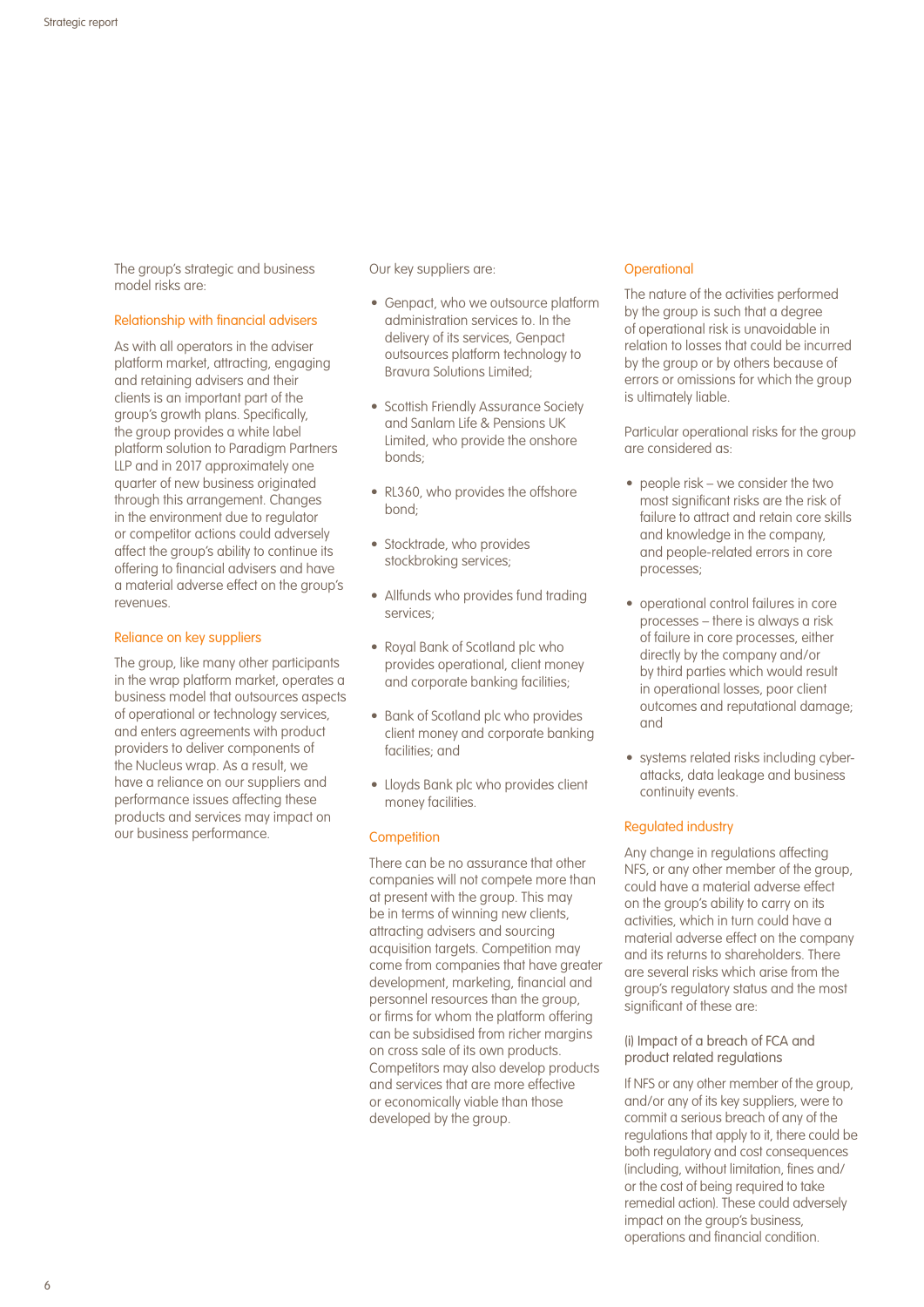(ii) New and forthcoming regulation

The UK Treasury has decided to extend the Senior Managers and Certification Regime to all financial services firms in 2018. Senior managers will be held responsible in the event of failings and will need to prove that they took all reasonable steps to prevent conduct breaches. Furthermore, the Certification Regime covers the remaining significant influence function holders plus other staff who can cause 'significant harm' to the firm and/or customers. They must be self supervised and 'certified' as fit and proper by the firm annually.

The FCA published its final report on its asset management market study, which suggested that there is weak price competition in a number of areas of the asset management industry. The FCA exposed the lack of price competition in a number of areas, no clear relationships between charges and performance, a lack of investor awareness and focus on charges. As a result, it has suggested a package of remedies.

Nucleus participated in, and awaits the results of the FCA's platform market study. This study was initiated as a result of the competition concerns identified in the asset management study. We expect the interim results to be published during summer 2018.

The regulatory stage at European level has also brought and is bringing into force regulations that will affect the operations of the group. These include the Fourth Anti Money Laundering Directive (MLD IV), Mifid II, Packaged Retail Insurance based Investment Products Regulation (PRIIPs) and General Data Protection Regulation (GDPR).

MLD IV aims to strengthen the anti money laundering regime across the EU. The main changes are in relation to the definition of 'beneficial owner', the central registers of beneficial owners, the treatment of politically exposed persons, risk assessments, due diligence and cash transactions.

Mifid II came into force in January 2018, with broad reaching impact on the industry in which the group operates. The main changes required by the group were in respect of product governance, client reporting and transaction reporting.

The PRIIPs regulation also came into force in January 2018, this required standardised key information documents, with the aim of providing more clarity and comparability for investors.

GDPR will be effective from May 2018. The concept of accountability is at the heart of the GDPR rules: it means that organisations will need to be able to demonstrate that they have analysed the GDPR's requirements in relation to their processing of personal data and that they have implemented a system or program that allows them to achieve compliance. Consent must be clear and distinguishable from other matters and provided in an intelligible and easily accessible form, using clear and plain language. It must be as easy to withdraw consent as it is to give.

The group's financial and liquidity risks are:

#### Solvency (including access to capital)

The group is required to maintain and have available to it a sufficient level of capital as determined by the requirements applicable to a Limited License Investment Firm and a non insured Sipp operator. The group may require access to additional capital in the longer term due to changes in a range of factors including increased regulatory capital requirements.

The holding company is an unlisted private company limited by share capital. The provisions of the holding company's shareholder agreement ordinarily restrict its ability to raise additional capital from its existing shareholders. However, where additional capital is required to meet its regulatory obligations there is specified flexibility in the shareholders' agreement.

#### **Liquidity**

The group's liquidity position is subject to a range of factors that may generate liquidity strain in the short or medium term. The group manages its liquidity risk through an ongoing evaluation of its working capital requirements against available cash balances and credit facilities.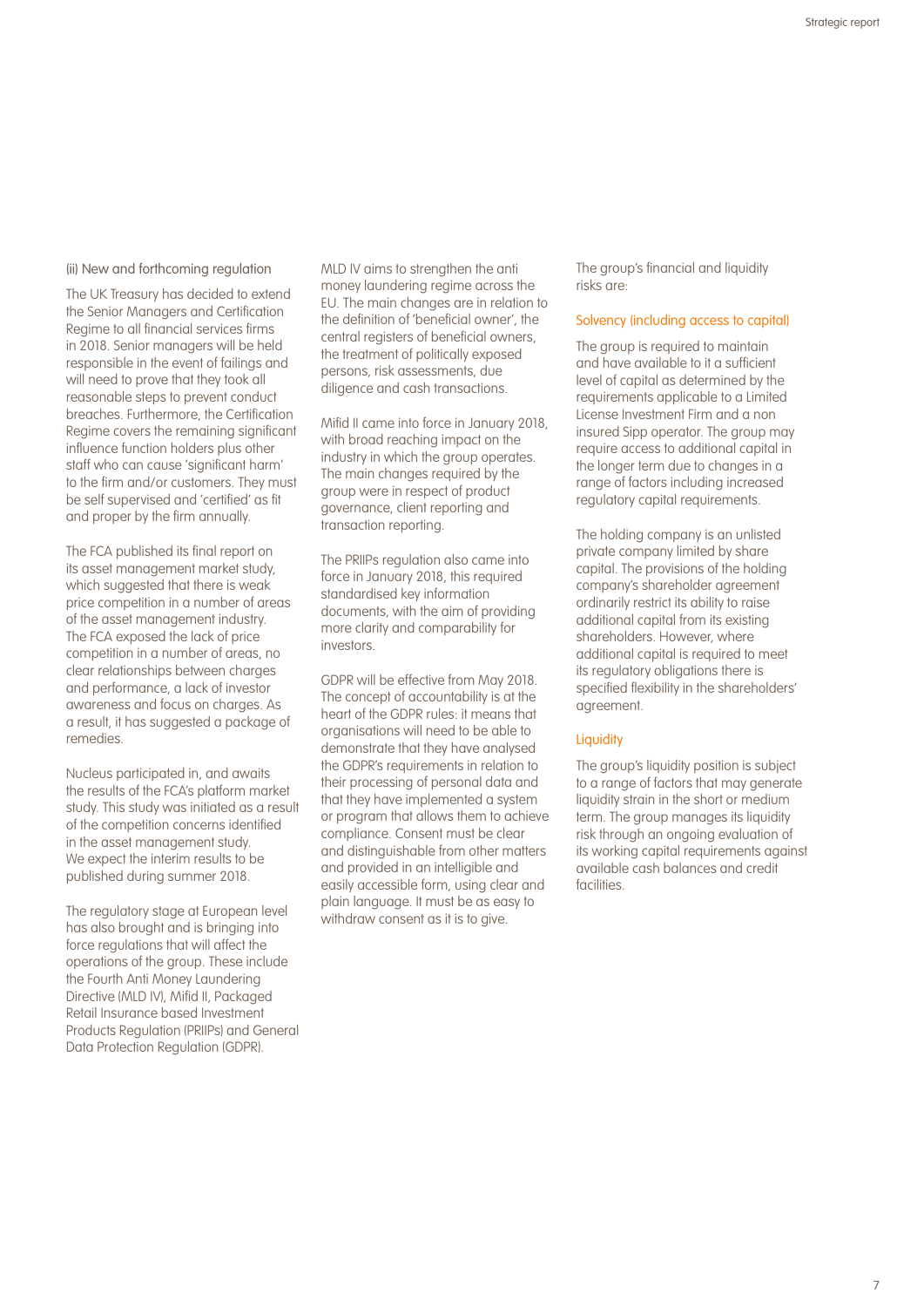#### Risk management framework

The board's objective regarding risk management is to deliver the group's strategy and business plan supported by a robust, scalable and enterprise wide governance, risk management and control framework.

The framework is concerned with:

- demonstrating that it is proportionate and effective in the governance and performance of risk management for a significant IFPRU firm;
- evidencing our business strategy and business planning process are aligned with the risk management framework;
- demonstrating we manage our risk appetite tolerances and limits across agreed risk categories;
- demonstrating that we meet all applicable regulatory principles and requirements on an ongoing basis and do so based on strong and effective risk management culture and structures; and
- embedding a risk aware culture with risk management recognised as a management competence, critical to the delivery of our business strategy and performance targets.

We use a clearly defined risk framework to effectively identify, assess, manage and report the group's risks. The framework is set out in our risk management policy and subject to annual review and challenge by the risk committee. In assigning risk management responsibilities, the group operates an approach to risk management that is commonly referred to as the "three lines of defence" model. The activities within each of the three lines are:

#### First line of defence

Business lines have responsibility for managing their identified risks through a sound set of policies, processes and controls.

#### Second line of defence

The risk, compliance and finance functions constitute the major part of the second line of defence and are predominantly oversight functions.

The roles of the second line functions are to develop and maintain the risk and compliance management policies and frameworks. Review of the effectiveness of the performance of the risk management practices performed by operational management is evidenced through effective assurance reporting to management and the audit committee. The second line also provides support and advice to the business risk owners in reporting risk related information within the group, including management information on risk and assurance matters to the audit and risk committees and the board.

#### Third line of defence

During the year the group engaged Grant Thornton UK LLP as an appointed internal audit function to serve as its third line of defence on a fully outsourced basis. Through the model the group obtains independent assurance on the effectiveness of its control environment for material processes. Internal audit, through a riskbased approach, provides assurance to the audit committee and the board on how effectively risks are assessed and managed, and the effectiveness of the risk management framework. Findings arising from these audit processes are reported to the audit committee.

On 15 December 2017 the group approved the change of internal auditor from Grant Thornton UK LLP to Deloitte LLP. Following a period of transition, the Deloitte engagement commenced on 1 April 2018.

The group also engages external audit to deliver independent assurance for the purposes of its Cass handbook arrangements, information security arrangements and statutory financial management obligations.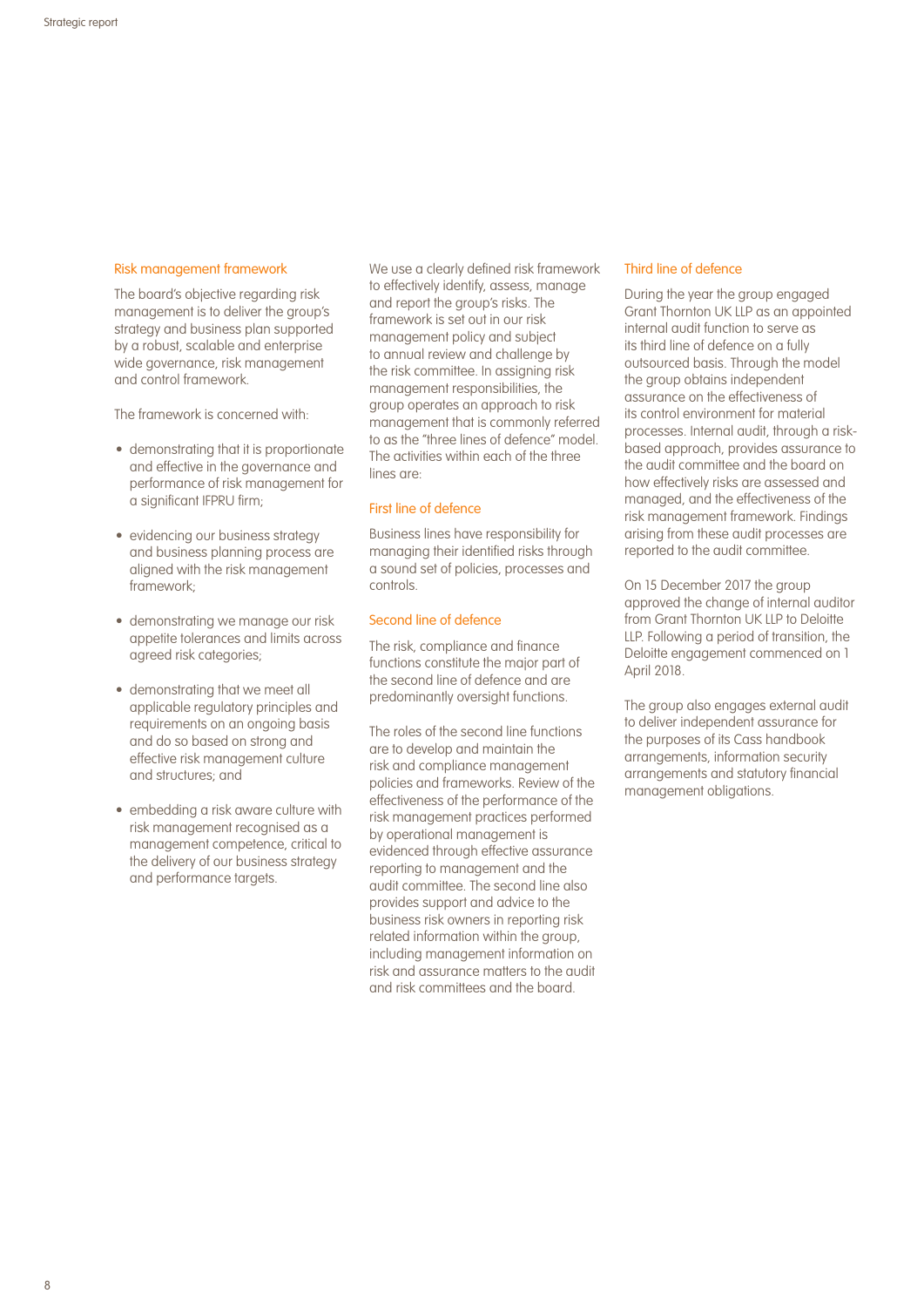#### Going concern

With regard to the assessment of the company's ability to continue as a going concern, the directors evaluate this taking into account:

- the latest business plan projections of the company, stressed for significant events that would have a material impact on the company's profitability, liquidity and solvency;
- actual performance to date;
- access to capital to meet operational requirements;
- known risks and uncertainties in relation to known and prospective regulatory developments and possible interventions;
- known risks and uncertainties with consideration of the impact of these on the company's solvency and liquidity position;
- known and expected changes in the regulatory environment impacting on platform operators; and
- the results of the company's ICAAP which is formally reviewed annually and approved by the directors

The directors also consider their approach to assessing the company's ability to continue as a going concern with reference to guidance from the Financial Reporting Council and the recommendations from the Sharman Inquiry of 2012 which sought to identify lessons for companies and auditors addressing going concern and liquidity risks following the credit crisis.

Having regard to these matters, the directors believe it is appropriate to prepare the financial statements on a going concern basis.

This report was approved by the board on 24 April 2018 and signed on its behalf.

S J Geard Director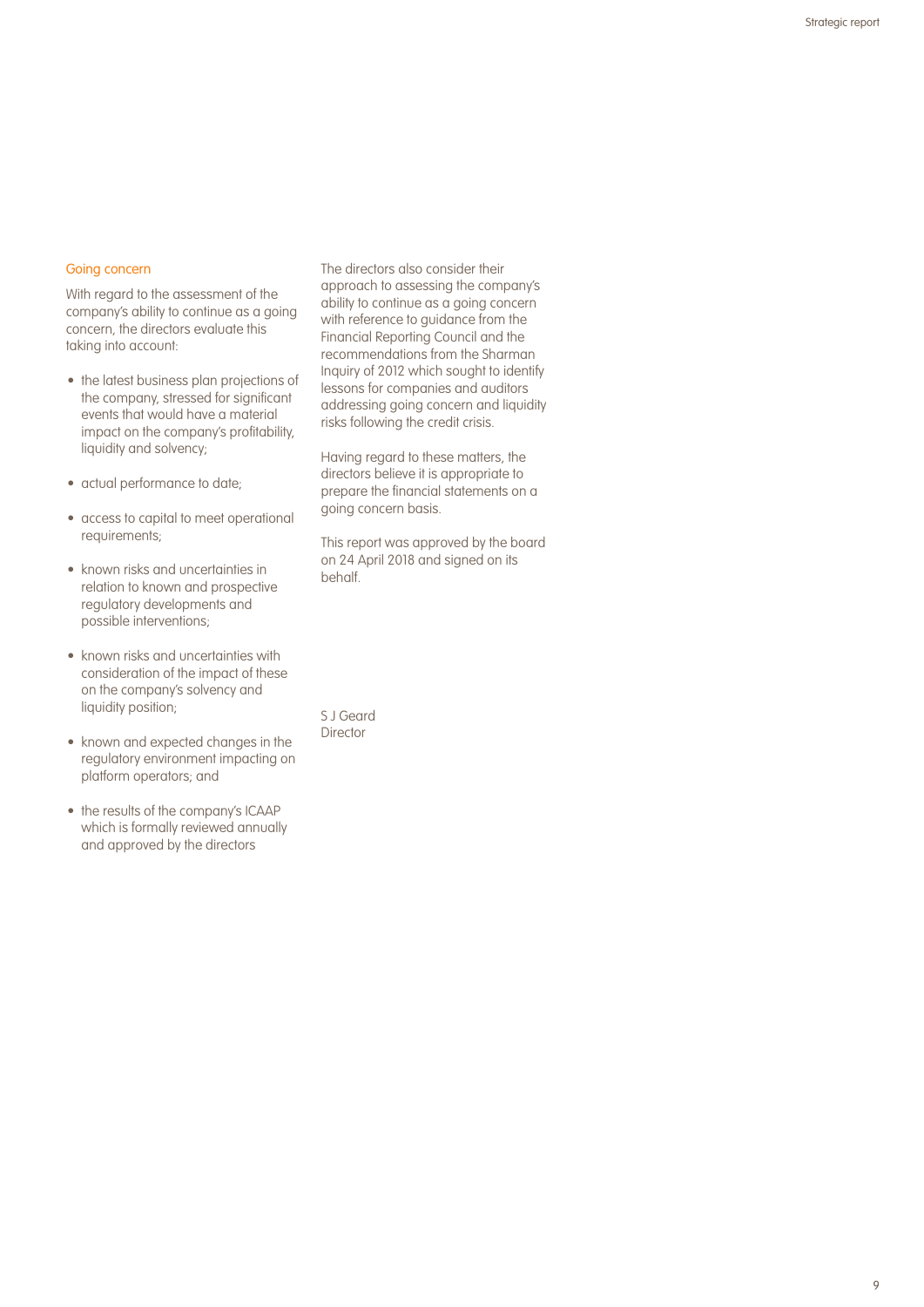# Directors' report

 $(11)$ 

software costs

**Fixed assets** 

Other working

capital

profit target  $\sqrt{2}$ The directors present their

0

 $0.6$ 

 $0.6$ 

report and the audited financial statements for the year ended 31 December 2017. All content within the strategic report is applicable to the directors' report.

The directors who served during the year and up to the date of signing the financial statements were:

**Directors** 

Stuart Geard Chief financial officer

 $\gamma$ 

- P R Bradshaw (deceased 12 January 2017)
- D R Ferguson
- S J Geard
- J P Gibson
- J A Levin (appointed 11 April 2017)
- J C Polin
- J A A Samuels
- M D Seddon
- S J Tucker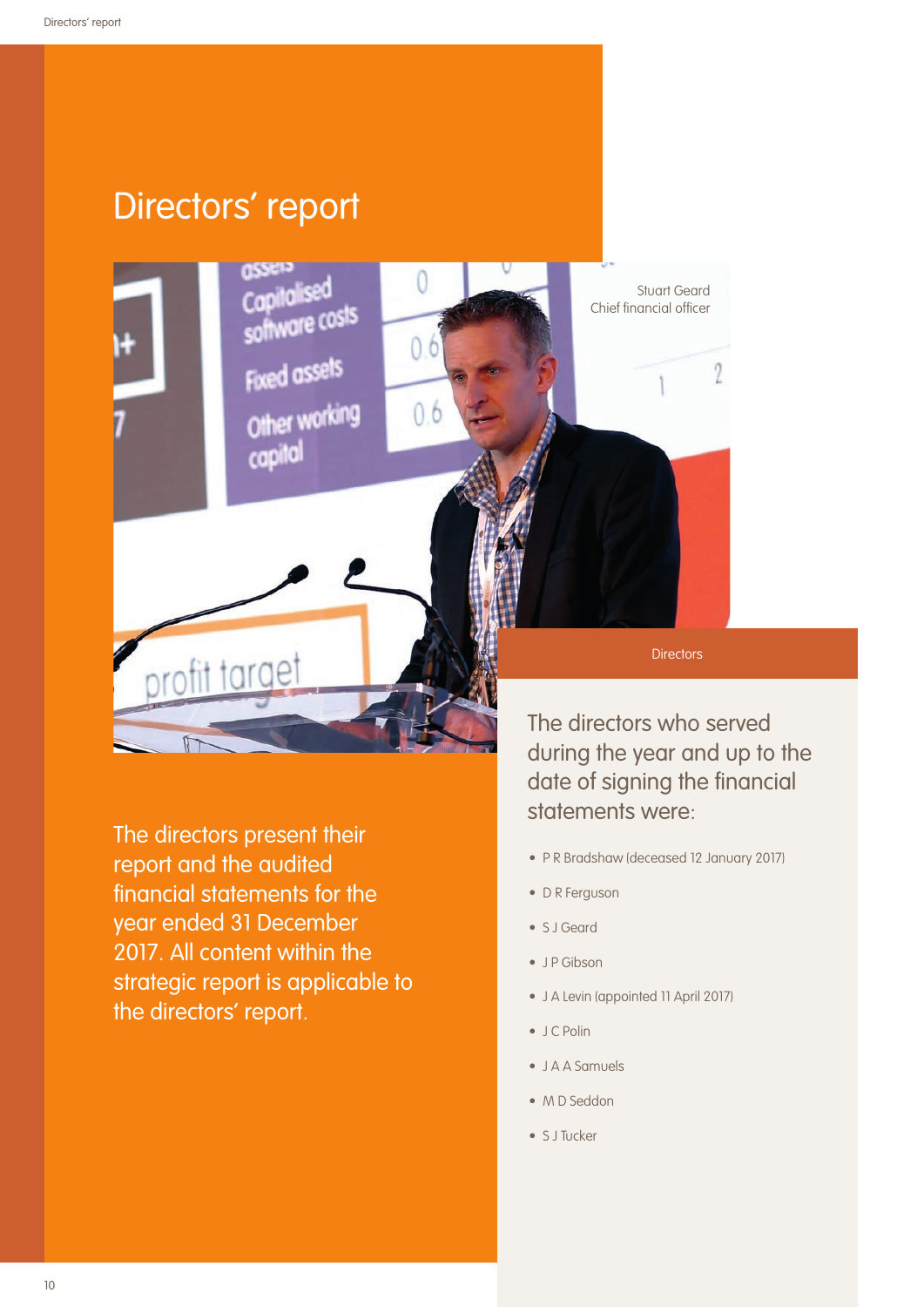The audited financial statements of the group along with the group's pillar 3 statement can be found on the group's website www.nucleusfinancial.com and they are also available on request from the company secretary.

#### Directors' responsibilities statement

The directors are responsible for preparing the annual report and the financial statements in accordance with applicable law and regulation.

Company law requires the directors to prepare financial statements for each financial year. Under that law the directors have prepared the financial statements in accordance with International Financial Reporting Standards (IFRSs) as adopted by the European Union. Under company law the directors must not approve the financial statements unless they are satisfied that they give a true and fair view of the state of affairs of the company and of the profit or loss of the company for that period. In preparing the financial statements, the directors are required to:

- select suitable accounting policies and apply them consistently;
- state whether applicable IFRSs as adopted by the European Union have been followed, subject to any material departures disclosed and explained in the financial statements;
- make judgements and accounting estimates that are reasonable and prudent; and
- prepare the financial statements on the going concern basis unless it is inappropriate to presume that the company will continue in business.

The directors are responsible for keeping adequate accounting records that are sufficient to show and explain the company's transactions and disclose with reasonable accuracy at any time the financial position of the company and enable them to ensure that the financial statements comply with the Companies Act 2006.

The directors are also responsible for safeguarding the assets of the company and hence for taking reasonable steps for the prevention and detection of fraud and other irregularities.

The directors of the ultimate parent company are responsible for the maintenance and integrity of the of the ultimate parent company's website. Legislation in the United Kingdom governing the preparation and dissemination of financial statements may differ from legislation in other jurisdictions.

In the case of each director in office at the date the directors' report is approved:

- so far as the director is aware, there is no relevant audit information of which the company's auditors are unaware; and
- they have taken all the steps they ought to have taken as directors in order to make themselves aware of any relevant audit information and to establish that the company's auditors are aware of that information.

#### Political donations

There have been no political donations made during the year (2016: £nil).

This report was approved by the board on 24 April 2018 and signed on its behalf.

S J Geard Director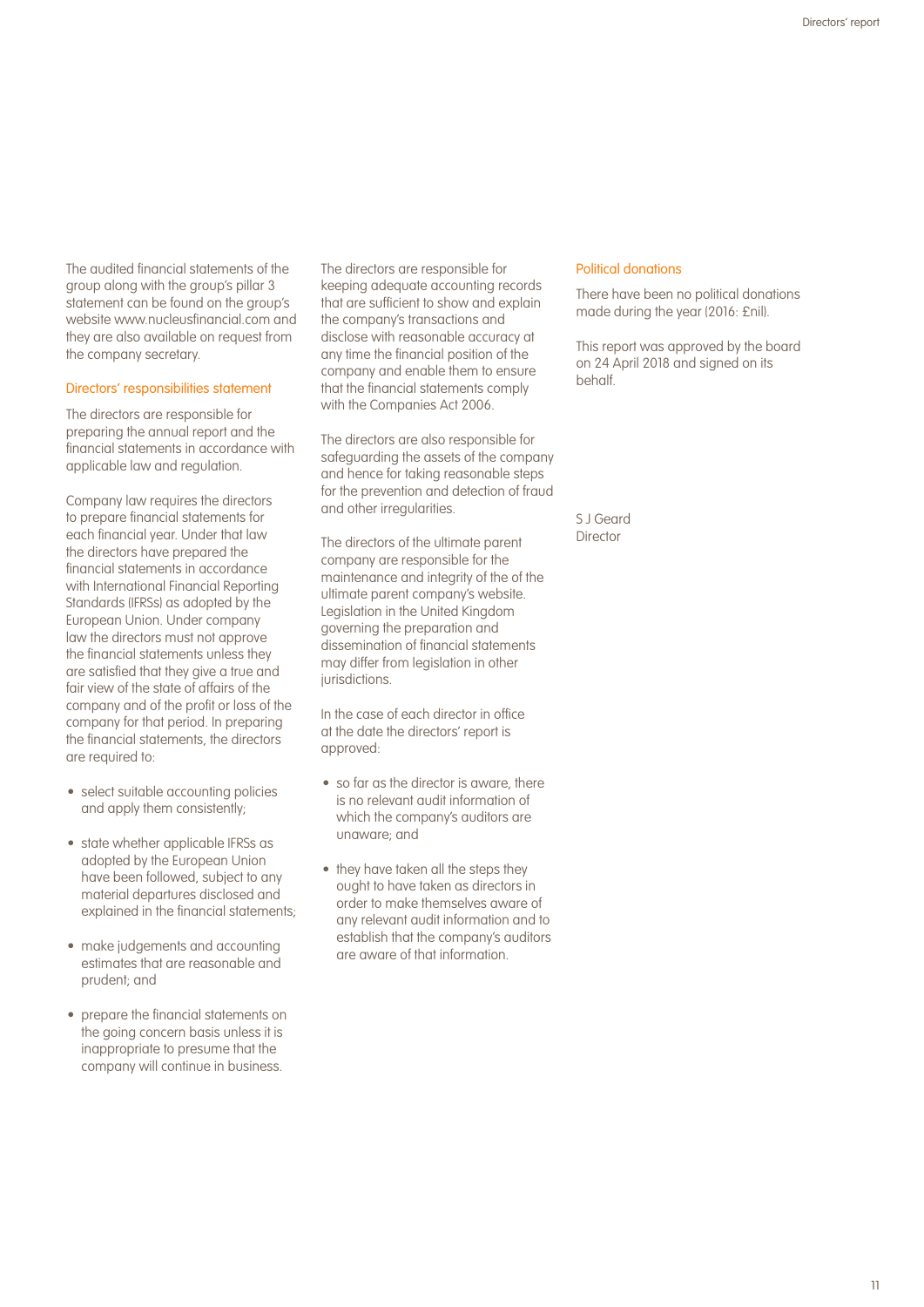# **Financials**

# Independent auditors' report to the members of Nucleus Financial Services Limited

# Report on the audit of the financial statements

## **Opinion**

In our opinion, Nucleus Financial Services Limited's financial statements:

- give a true and fair view of the state of the company's affairs as at 31 December 2017 and of its profit for the year then ended;
- have been properly prepared in accordance with United Kingdom Generally Accepted Accounting Practice (United Kingdom Accounting Standards, comprising FRS 101 "Reduced Disclosure Framework", and applicable law); and
- have been prepared in accordance with the requirements of the Companies Act 2006.

We have audited the financial statements, included within the annual report and financial statements (the "annual report"), which comprise: the statement of financial position as at 31 December 2017; the income statement, the statement of comprehensive income, the statement of changes in equity for the year then ended; and the notes to the financial statements, which include a description of the significant accounting policies.

## Basis for opinion

We conducted our audit in accordance with International Standards on Auditing (UK) ("ISAs (UK)") and applicable law. Our responsibilities under ISAs (UK) are further described in the auditors' responsibilities for the audit of the financial statements section of our report. We believe that the audit evidence we have obtained is sufficient and appropriate to provide a basis for our opinion.

#### Independence

We remained independent of the company in accordance with the ethical requirements that are relevant to our audit of the financial statements in the UK, which includes the FRC's Ethical Standard, and we have fulfilled our other ethical responsibilities in accordance with these requirements.

## Conclusions relating to going concern

We have nothing to report in respect of the following matters in relation to which ISAs (UK) require us to report to you when:

- the directors' use of the going concern basis of accounting in the preparation of the financial statements is not appropriate; or
- the directors have not disclosed in the financial statements any identified material uncertainties that may cast significant doubt about the company's ability to continue to adopt the going concern basis of accounting for a period of at least twelve months from the date when the financial statements are authorised for issue.

However, because not all future events or conditions can be predicted, this statement is not a guarantee as to the company's ability to continue as a going concern.

## Reporting on other information

The other information comprises all of the information in the annual report other than the financial statements and our auditors' report thereon. The directors are responsible for the other information. Our opinion on the financial statements does not cover the other information and, accordingly, we do not express an audit opinion or, except to the extent otherwise explicitly stated in this report, any form of assurance thereon.

In connection with our audit of the financial statements, our responsibility is to read the other information and, in doing so, consider whether the other information is materially inconsistent with the financial statements or our knowledge obtained in the audit, or otherwise appears to be materially misstated. If we identify an apparent material inconsistency or material misstatement, we are required to perform procedures to conclude whether there is a material misstatement of the financial statements or a material misstatement of the other information. If, based on the work we have performed, we conclude that there is a material misstatement of this other information, we are required to report that fact. We have nothing to report based on these responsibilities.

With respect to the strategic report and directors' report, we also considered whether the disclosures required by the UK Companies Act 2006 have been included.

Based on the responsibilities described above and our work undertaken in the course of the audit, ISAs (UK) require us also to report certain opinions and matters as described below.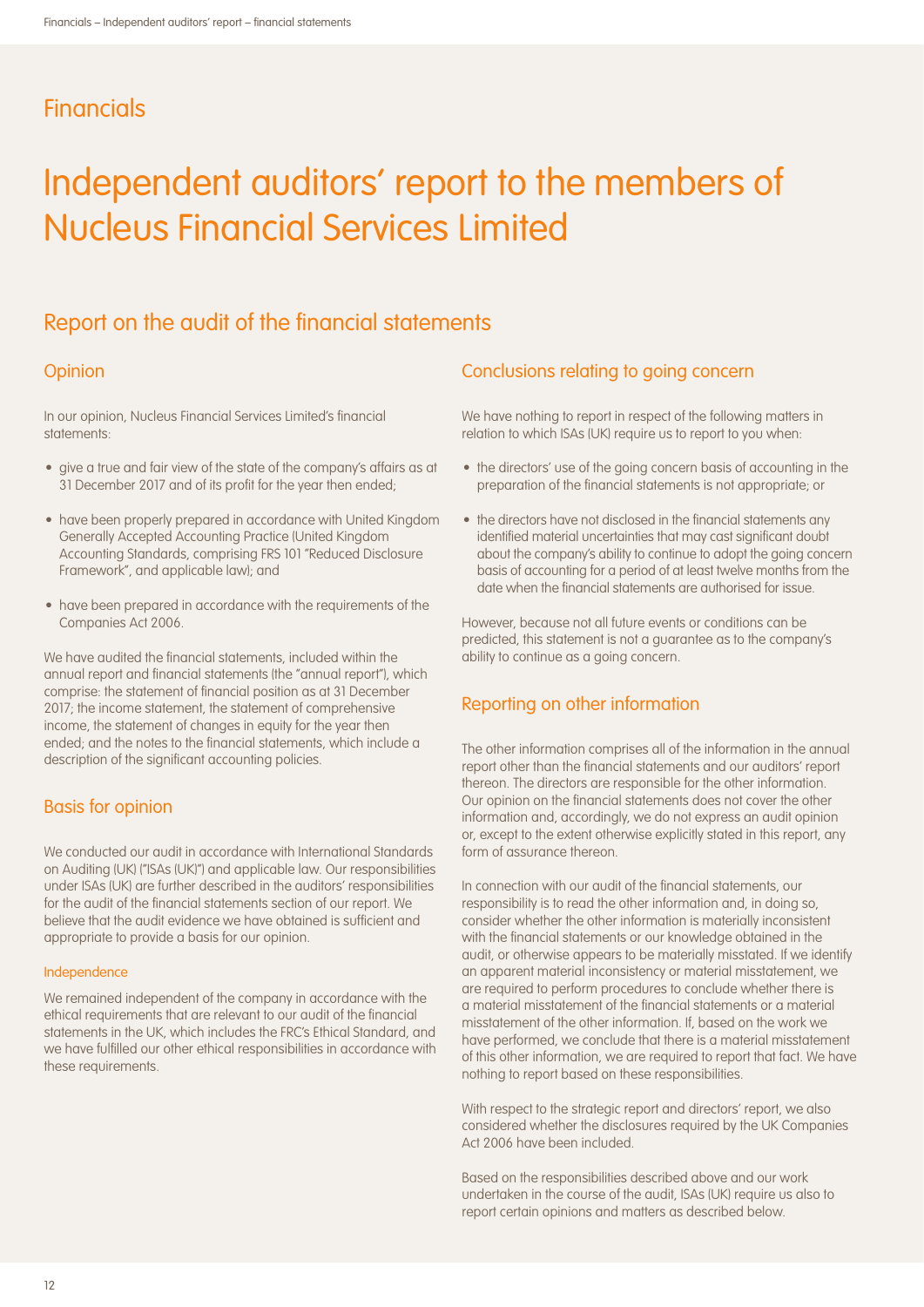# Strategic Report and Directors' Report

In our opinion, based on the work undertaken in the course of the audit, the information given in the strategic report and directors' report for the year ended 31 December 2017 is consistent with the financial statements and has been prepared in accordance with applicable legal requirements.

In light of the knowledge and understanding of the company and its environment obtained in the course of the audit, we did not identify any material misstatements in the strategic report and directors' report.

## Responsibilities for the financial statements and the audit

#### Responsibilities of the directors for the financial statements

As explained more fully in the directors' responsibilities statement set out on page 11, the directors are responsible for the preparation of the financial statements in accordance with the applicable framework and for being satisfied that they give a true and fair view. The directors are also responsible for such internal control as they determine is necessary to enable the preparation of financial statements that are free from material misstatement, whether due to fraud or error.

In preparing the financial statements, the directors are responsible for assessing the company's ability to continue as a going concern, disclosing as applicable, matters related to going concern and using the going concern basis of accounting unless the directors either intend to liquidate the company or to cease operations, or have no realistic alternative but to do so.

#### Auditors' responsibilities for the audit of the financial statements

Our objectives are to obtain reasonable assurance about whether the financial statements as a whole are free from material misstatement, whether due to fraud or error, and to issue an auditors' report that includes our opinion. Reasonable assurance is a high level of assurance, but is not a guarantee that an audit conducted in accordance with ISAs (UK) will always detect a material misstatement when it exists. Misstatements can arise from fraud or error and are considered material if, individually or in the aggregate, they could reasonably be expected to influence the economic decisions of users taken on the basis of these financial statements.

A further description of our responsibilities for the audit of the financial statements is located on the FRC's website at: www.frc. org.uk/auditorsresponsibilities. This description forms part of our auditors' report.

#### Use of this report

This report, including the opinions, has been prepared for and only for the company's members as a body in accordance with chapter 3 of part 16 of the Companies Act 2006 and for no other purpose. We do not, in giving these opinions, accept or assume responsibility for any other purpose or to any other person to whom this report is shown or into whose hands it may come save where expressly agreed by our prior consent in writing.

# Other required reporting

#### Companies Act 2006 exception reporting

Under the Companies Act 2006 we are required to report to you if, in our opinion:

- we have not received all the information and explanations we required for our audit; or
- adequate accounting records have not been kept by the company, or returns adequate for our audit have not been received from branches not visited by us; or
- certain disclosures of directors' remuneration specified by law are not made; or
- the financial statements are not in agreement with the accounting records and returns.

We have no exceptions to report arising from this responsibility.

Catrin Thomas (senior statutory auditor) for and on behalf of PricewaterhouseCoopers LLP Chartered Accountants and Statutory Auditors

Edinburgh

24 April 2018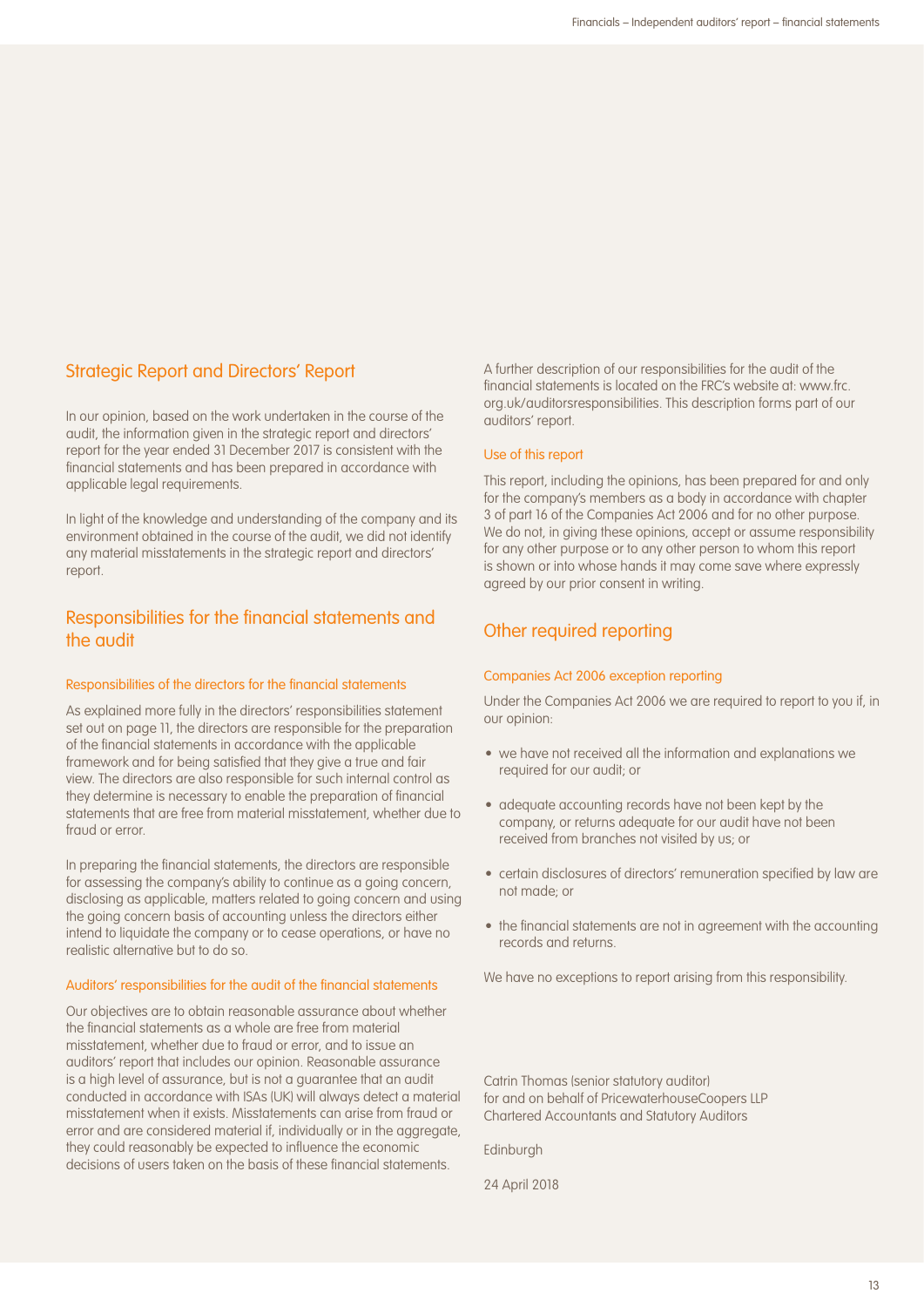# Income statement

|                                                                 | 2017      | 2016           |
|-----------------------------------------------------------------|-----------|----------------|
| Note                                                            | £'000     | £'000          |
|                                                                 |           |                |
| $\mathfrak{B}$<br><b>Turnover</b>                               | 40,365    | 33,281         |
| Cost of sales                                                   | (17, 415) | (25, 467)      |
|                                                                 |           |                |
| Gross profit                                                    | 22,950    | 7,814          |
| Administrative expenses                                         | (17, 424) | (7, 86]        |
| Other operating income<br>$\overline{4}$                        | 8         | 50             |
|                                                                 |           |                |
| <b>Operating profit</b>                                         | 5,534     | 3              |
| Interest receivable and similar income<br>$\,8\,$               |           | $\overline{2}$ |
| Interest payable and similar expenses<br>9                      | (3)       |                |
|                                                                 |           |                |
| Profit before taxation<br>5                                     | 5,532     | 6              |
| Tax on profit on ordinary activities<br>$\overline{\mathbf{1}}$ | (1, 112)  | (6)            |
|                                                                 |           |                |
| Profit for the financial year                                   | 4,420     |                |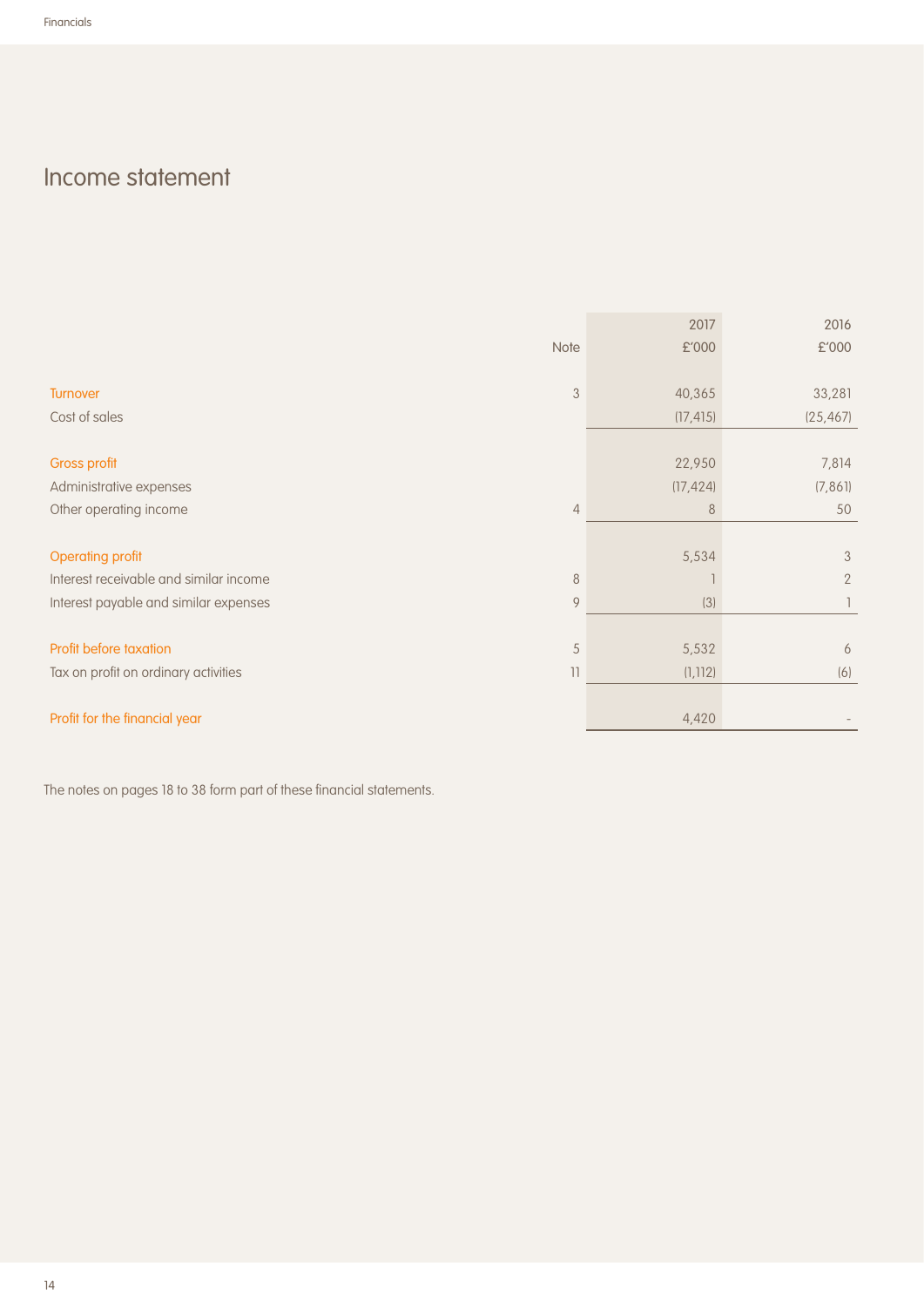# Statement of comprehensive income

|                                                          | 2017  | 2016                         |
|----------------------------------------------------------|-------|------------------------------|
|                                                          | £'000 | £'000                        |
|                                                          |       |                              |
| Profit for the financial year                            | 4,420 | $\qquad \qquad \blacksquare$ |
| Unrealised loss on investments                           | (1)   | (3)                          |
|                                                          |       |                              |
| Total comprehensive income/(loss) for the financial year | 4,419 | (3)                          |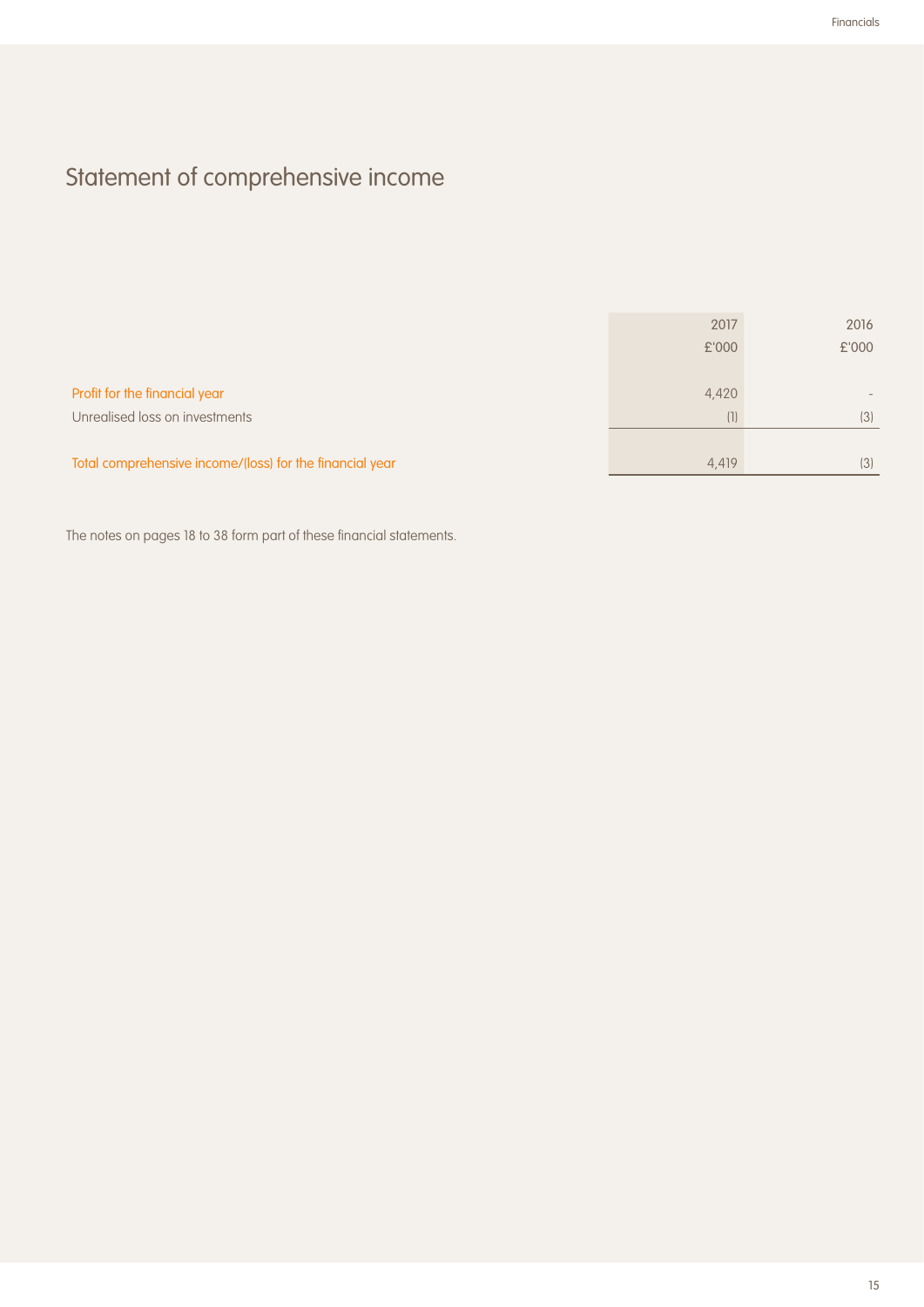# Statement of financial position

|                                                 |      | 2017      | 2017   | 2016      | 2016           |
|-------------------------------------------------|------|-----------|--------|-----------|----------------|
|                                                 | Note | £'000     | £'000  | £'000     | $\pounds$ '000 |
| <b>Fixed assets</b>                             |      |           |        |           |                |
| Tangible assets                                 | 12   |           | 950    |           |                |
| Investments                                     | 13   |           |        |           | 1              |
|                                                 |      |           |        |           |                |
|                                                 |      |           | 951    |           | 1              |
|                                                 |      |           |        |           |                |
| <b>Current assets</b>                           |      |           |        |           |                |
| Debtors                                         | 14   | 9,108     |        | 9,149     |                |
| Investments                                     | 15   | 99        |        | 69        |                |
| Cash and cash equivalents                       | 16   | 13,366    |        | 4,905     |                |
|                                                 |      |           |        |           |                |
|                                                 |      | 22,573    |        | 14,123    |                |
| <b>Creditors</b>                                |      |           |        |           |                |
| Amounts falling due within<br>one year          | 17   | (10, 157) |        | (10, 482) |                |
|                                                 |      |           |        |           |                |
| Net current assets                              |      |           | 12,416 |           | 3,641          |
|                                                 |      |           |        |           |                |
| Total assets less current liabilities           |      |           | 13,367 |           | 3,642          |
| <b>Creditors</b>                                |      |           |        |           |                |
|                                                 |      |           |        |           |                |
| Amounts falling due after more<br>than one year | 18   |           | (93)   |           | (50)           |
|                                                 |      |           |        |           |                |
| Provisions for liabilities                      | 21   |           | (348)  |           | (85)           |
|                                                 |      |           |        |           |                |
| Net assets                                      |      |           | 12,926 |           | 3,507          |
|                                                 |      |           |        |           |                |
| <b>Capital and reserves</b>                     |      |           |        |           |                |
| Called up share capital                         | 22   |           | 7,595  |           | 2,595          |
| Fair value reserve                              | 23   |           | 39     |           | 40             |
| Retained earnings                               | 23   |           | 5,292  |           | 872            |
|                                                 |      |           |        |           |                |
| Shareholders' funds                             |      |           | 12,926 |           | 3,507          |

The financial statements were approved and authorised for issue by the board and were signed on its behalf on 24 April 2018.

S J Geard **Director**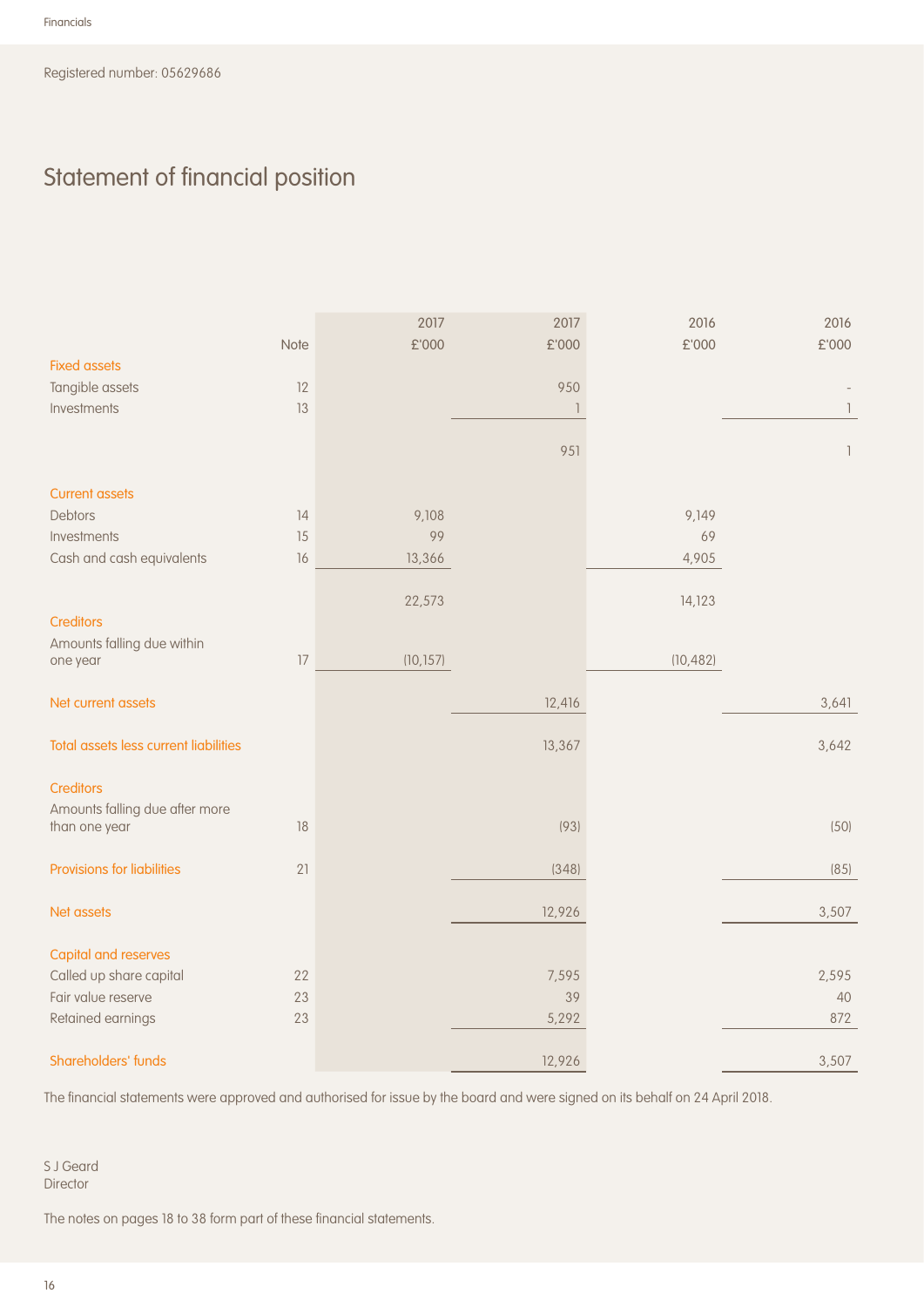# Statement of changes in equity

|                                    | Called up<br>share capital | Retained<br>earnings     | Fair value<br>reserve | Total<br>equity |
|------------------------------------|----------------------------|--------------------------|-----------------------|-----------------|
|                                    | £'000                      | £'000                    | £'000                 | £'000           |
| <b>Balance at 1 January 2016</b>   | 2,595                      | 872                      | 43                    | 3,510           |
| Changes in equity                  |                            |                          |                       |                 |
| Unrealised loss on investments     | $\overline{\phantom{a}}$   | $\overline{\phantom{a}}$ | (3)                   | (3)             |
| <b>Balance at 31 December 2016</b> | 2,595                      | 872                      | 40                    | 3,507           |
| Changes in equity                  |                            |                          |                       |                 |
| Issue of share capital             | 5,000                      |                          |                       | 5,000           |
| Profit for the financial year      |                            | 4,420                    |                       | 4,420           |
| Unrealised loss on investments     | $\qquad \qquad -$          |                          | (1)                   | (1)             |
|                                    |                            |                          |                       |                 |
| Balance at 31 December 2017        | 7,595                      | 5,292                    | 39                    | 12,926          |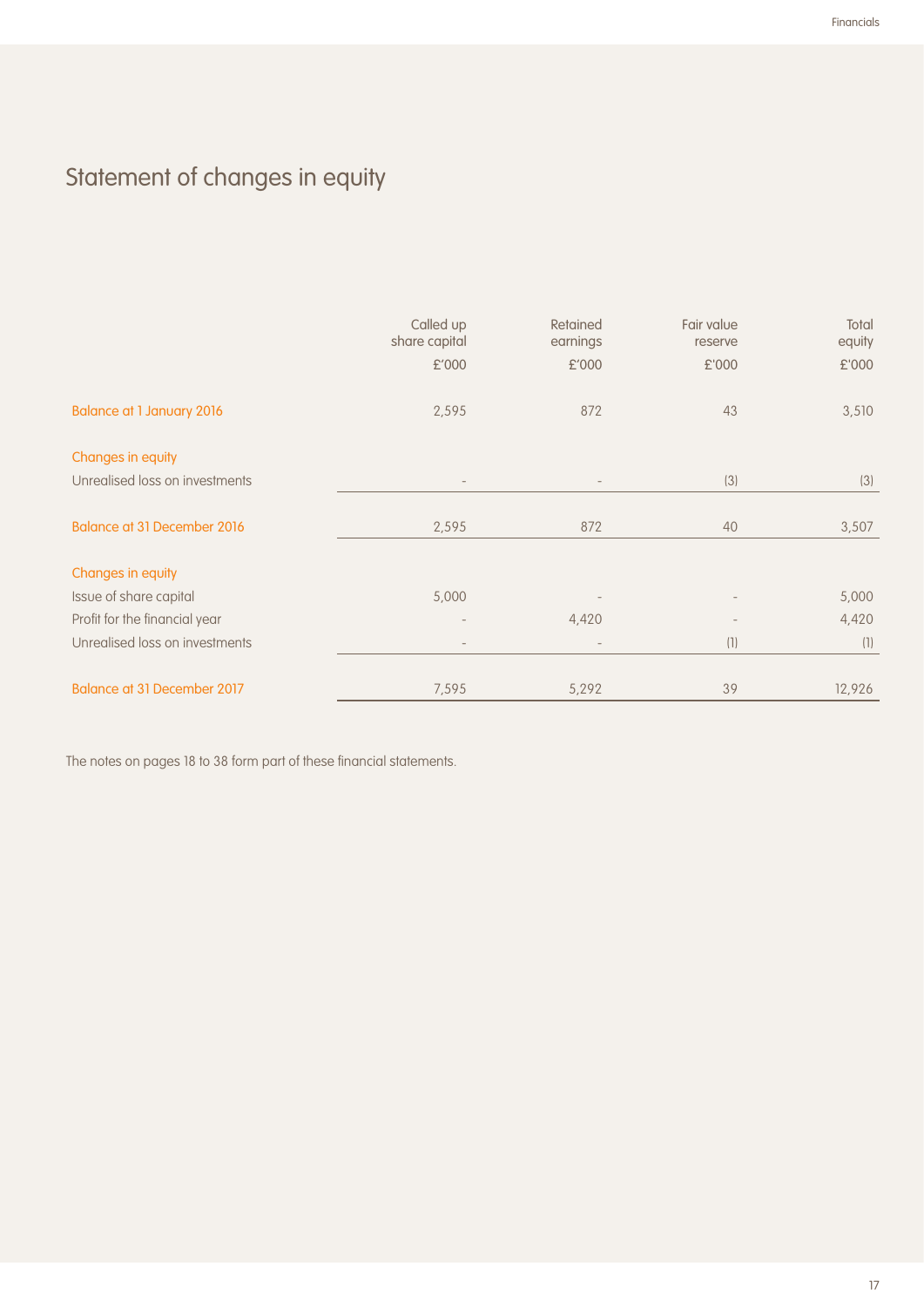## 1. Accounting policies

#### Basis of preparation

The financial statements of the company have been prepared in compliance with Financial Reporting Standard 101 "Reduced Disclosure Framework") ("FRS 101"), the Companies Act 2006 ("the Act") and the Large and Medium-Sized Companies and Groups (Accounts and Reports) Regulations 2008 (SI 2008/410). FRS 101 sets out a reduced disclosure framework for a qualifying entity as defined in the standard which addresses the financial reporting requirements and disclosure exemptions in the individual financial statements of qualifying entities that otherwise apply the recognition, measurement and disclosure requirements of EU-adopted IFRS.

The company is a qualifying entity for the purposes of FRS 101. Note 26 gives details of the company's parent and from where its consolidated financial statements prepared in accordance with IFRS may be obtained.

The company's financial statements are prepared on a going concern basis, under the historical cost convention. The preparation of financial statements in conformity with FRS 101 requires the use of certain critical accounting estimates. It also requires management to exercise its judgement in the process of applying the company's accounting policies. The areas involving a higher degree of judgement or complexity, or areas where assumptions and estimates are significant to the financial statements are disclosed in note 2.

The company has taken advantage of the following disclosure exemptions in preparing these financial statements, as permitted by FRS 101":

- the requirements of IFRS 7 Financial Instruments: Disclosures;
- the requirements of paragraphs 91 to 99 of IFRS 13 Fair Value Measurement;
- the requirement in paragraph 38 of IAS 1 Presentation of Financial Statements to present comparative information in respect of:
	- paragraph 79(a)(iv) of IAS 1; and
	- paragraph 73(e) of IAS 16 Property, Plant and Equipment;
- the requirements of paragraphs 10(d), 10(f), 16, 38A, 38B, 38C, 38D, 40A, 40B, 40C, 40D and 111 of IAS 1 Presentation of Financial Statements:
- the requirements of IAS 7 Statement of Cash Flows;
- the requirements of paragraphs 30 and 31 of IAS 8 Accounting Policies, Changes in Accounting Estimates and Errors;
- the requirements of paragraphs 17 and 18A of IAS 24 Related Party Disclosures;
- the requirements in IAS 24 Related Party Disclosures to disclose related party transactions entered into between two or more members of a group.

#### Changes in accounting policies

These are the first financial statements of the company prepared in accordance with FRS 101. The financial statements were previously reported under FRS 102 and the company's date of transition to FRS 101 is 1 January 2016. FRS 101 sets out amendments to EU adopted IFRS that are necessary to achieve compliance with the Act and related Regulations. Note 27 details the impact of transitioning to FRS 101 on the company's previously presented financial information.

#### **Turnover**

Turnover comprises fees earned by the company from the provision of a wrap platform service to UK financial advisers and their clients. Fees are recognised exclusive of Value Added Tax and net of large case discounts. They are recorded in the year to which they relate and can be reliably measured. Fees are calculated on a basis point rate applied on a daily basis to assets under administration on the platform.

#### Tangible fixed assets

Tangible fixed assets are stated at historic cost less depreciation. Cost includes the original purchase price of the asset and the costs attributable to bringing the asset to its working condition for its intended use. Impairment reviews are performed by the directors at each reporting date. There was no impairment of fixed assets in the year.

Depreciation is charged so as to allocate the cost of the assets less their residual value over their estimated useful lives, using the straight-line method.

The estimated useful lives range as follows:

| Fixtures and fittings | 4 years straight line |
|-----------------------|-----------------------|
| Office equipment      | 3 years straight line |

Gains and losses on disposals are determined by comparing the proceeds with the carrying amount and are recognised in the income statement.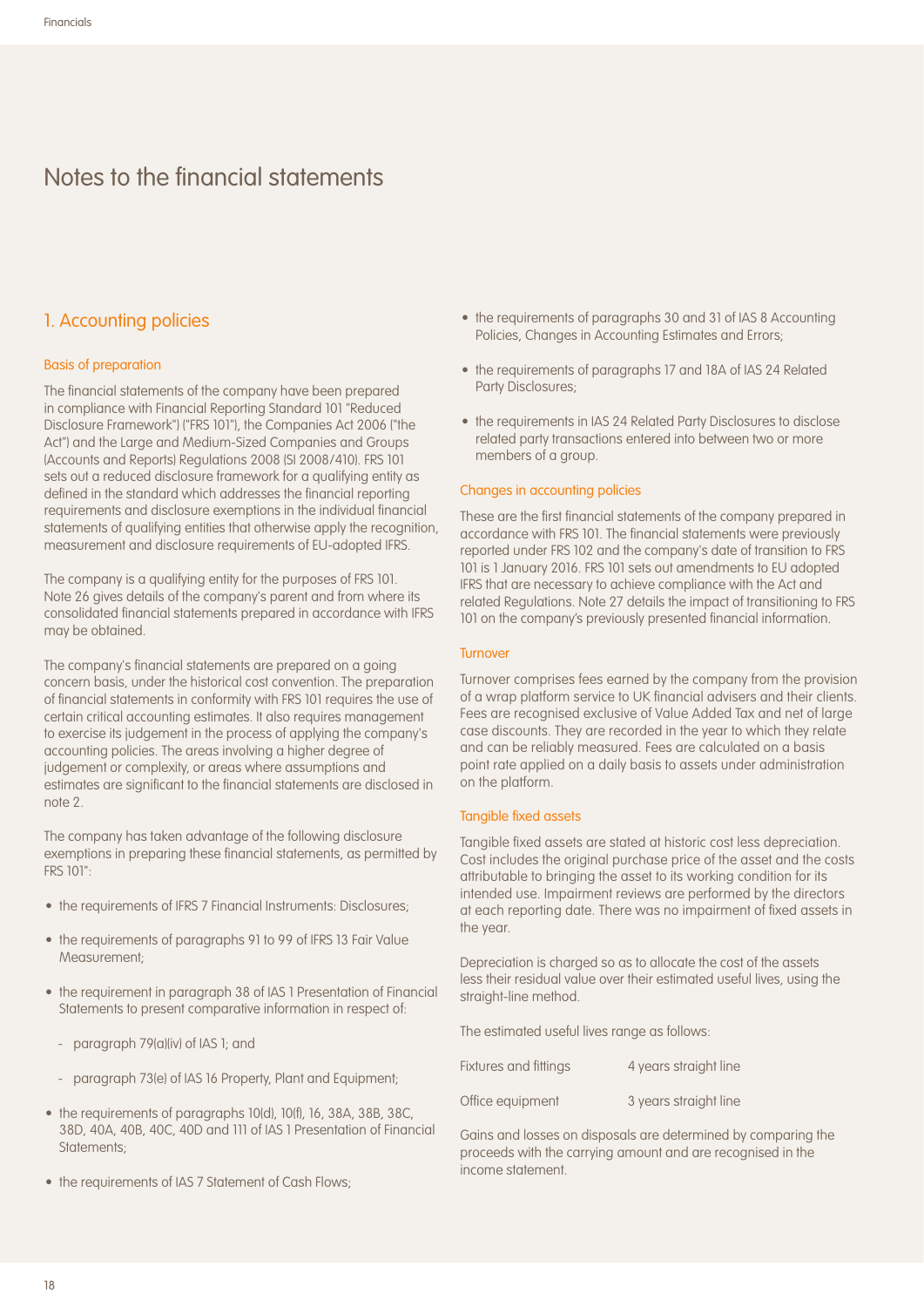#### **Taxation**

Current taxes are based on the results shown in the financial statements and are calculated according to local tax rules, using tax rates enacted or substantially enacted by the statement of financial position date.

Full provision is made for deferred tax assets and liabilities arising from all timing differences between the recognition of gains and losses in the financial statements and recognition in the tax computation.

A net deferred tax asset is recognised only if it can be regarded as more likely than not that there will be suitable taxable profits from which the future reversal of the underlying timing differences can be deducted.

Deferred tax assets and liabilities are calculated at the tax rates expected to be effective at the time the timing differences are expected to reverse, based on tax laws that have been enacted or substantively enacted by the statement of financial position date.

Deferred tax assets and liabilities are not discounted.

#### Foreign currency

The company's functional and presentation currency is the Pound Sterling, generally rounded to the nearest thousand. Transactions in foreign currencies are recorded at the rate ruling at the date of the transaction. Foreign exchange gains and losses resulting from the settlement of transactions are recognised in the income statement.

#### Finance leases

Where assets are financed by leasing agreements that give rights approximating to ownership, the assets are treated as if they had been purchased outright. The amount capitalised is the lower of the fair value of the leased asset and the present value of the minimum lease payments. Office equipment acquired under finance leases is depreciated over its useful life of three years on a straight-line basis. Depreciation on the relevant assets is charged to the income statement. Interest on the finance lease is recognised in the income statement using the effective interest method.

#### Defined contribution pension scheme

NFG operates a defined contribution pension scheme. The pension charge represents the amounts recharged to the company for the scheme in respect of the year and contributions are recognised as an expense when they are due. Once the contributions have been paid, NFG has no further payment obligations. The assets of the scheme are held separately from those of NFG in an independently administered fund.

#### Expense recognition

Expenditure incurred by the company is recognised in the year to which it relates. Any expenses relating to a year that have not yet been invoiced are accrued and expenses paid but which relate to future years are classified as prepayments within the statement of financial position.

#### Cash and cash equivalents

Cash and cash equivalents include cash in hand and deposits held at call with banks. Bank overdrafts are shown within current liabilities due less than one year. Cash equivalents are highly liquid investments that mature no more than three months from the date of acquisition and that are readily convertible to known amounts of cash with insignificant risk of change in value.

#### Interest income

Interest received is recognised in the income statement as it is earned.

#### Finance costs

Interest expense is recognised in the income statement in the year to which it relates.

#### Fixed asset investments

Investments in subsidiaries are valued at cost less any provision for impairment. At each reporting date, the directors assess whether there is any indication that an asset may be impaired. If any such indication exists, the directors will estimate the recoverable amount of the asset. There was no impairment during the year

#### Current asset investments

The company has investments held by it on the platform for operational purposes. These are recognised and measured at fair value using the most recent available market price with gains and losses recognised immediately in the statement of comprehensive income.

#### Bad and doubtful debt provision

Full provision is made for debts that are considered to be irrecoverable or unlikely to be recovered within 12 months of the statement of financial position date.

Included within other debtors is a balance of cash prefunded on the wrap platform as required by our terms and conditions. Where this prefunding has been outstanding for more than six months, it is fully provided for.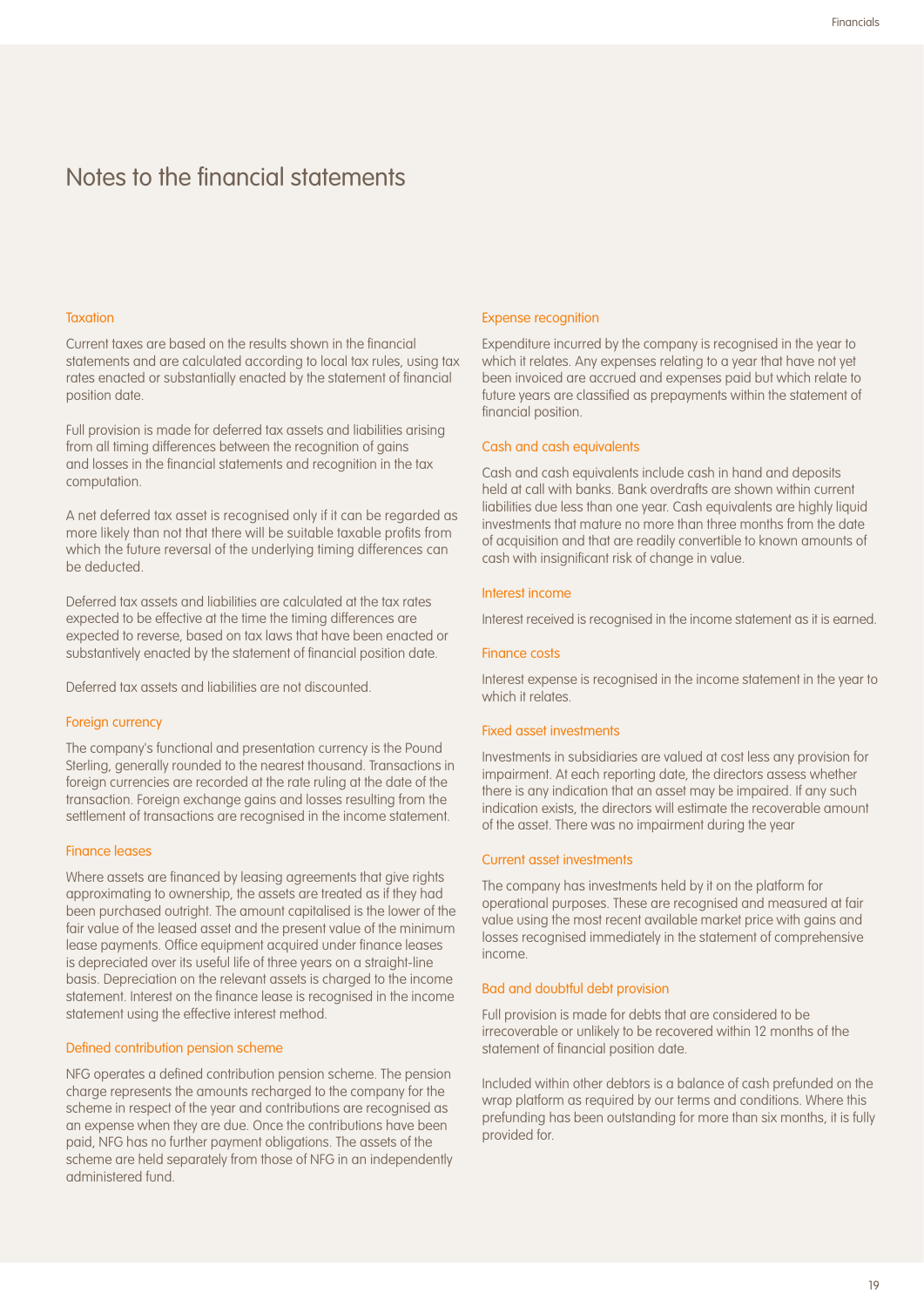#### Provisions for liabilities

Provisions are made where an event has taken place that gives the company a legal or constructive obligation that probably requires settlement by a transfer of economic benefit, and a reliable estimate can be made of the amount of the obligation.

Provisions are charged as an expense to the income statement in the year that the company becomes aware of the obligation, and are measured at the best estimate at the statement of financial position date of the expenditure required to settle the obligation, taking into account relevant risks and uncertainties.

When payments are eventually made, they are charged to the provision carried in the statement of financial position.

## 2. Critical accounting judgements and key sources of estimation uncertainty

Estimates and judgements are continually evaluated and are based on historical experience and other factors, including expectations of future events that are believed to be reasonable under the circumstances. There are no critical accounting judgements and the key sources of estimation uncertainty are as follows:

#### Impairment of debtors

The company makes an estimate of the recoverable value of debtors. When assessing impairment of debtors, management considers factors including the ageing profile of debtors and historical experience. Included within other debtors is a balance of cash prefunded on the wrap platform as required by our terms and conditions. Where this prefunding has been outstanding for more than six months, it has been fully provided for.

#### Useful economic lives of tangible assets

The annual depreciation charge for tangible fixed assets is sensitive to changes in the estimated useful lives and residual values of the assets. The useful economic lives and residual values are re-assessed annually. They are amended when necessary to reflect current estimates, based on technological advancement, future investments, economic utilisation and the physical condition of the assets. There have been no changes to the useful lives of tangible assets during the year. See note 12 for the carrying amount of fixed assets and note 1 for the useful economic lives for each class of asset.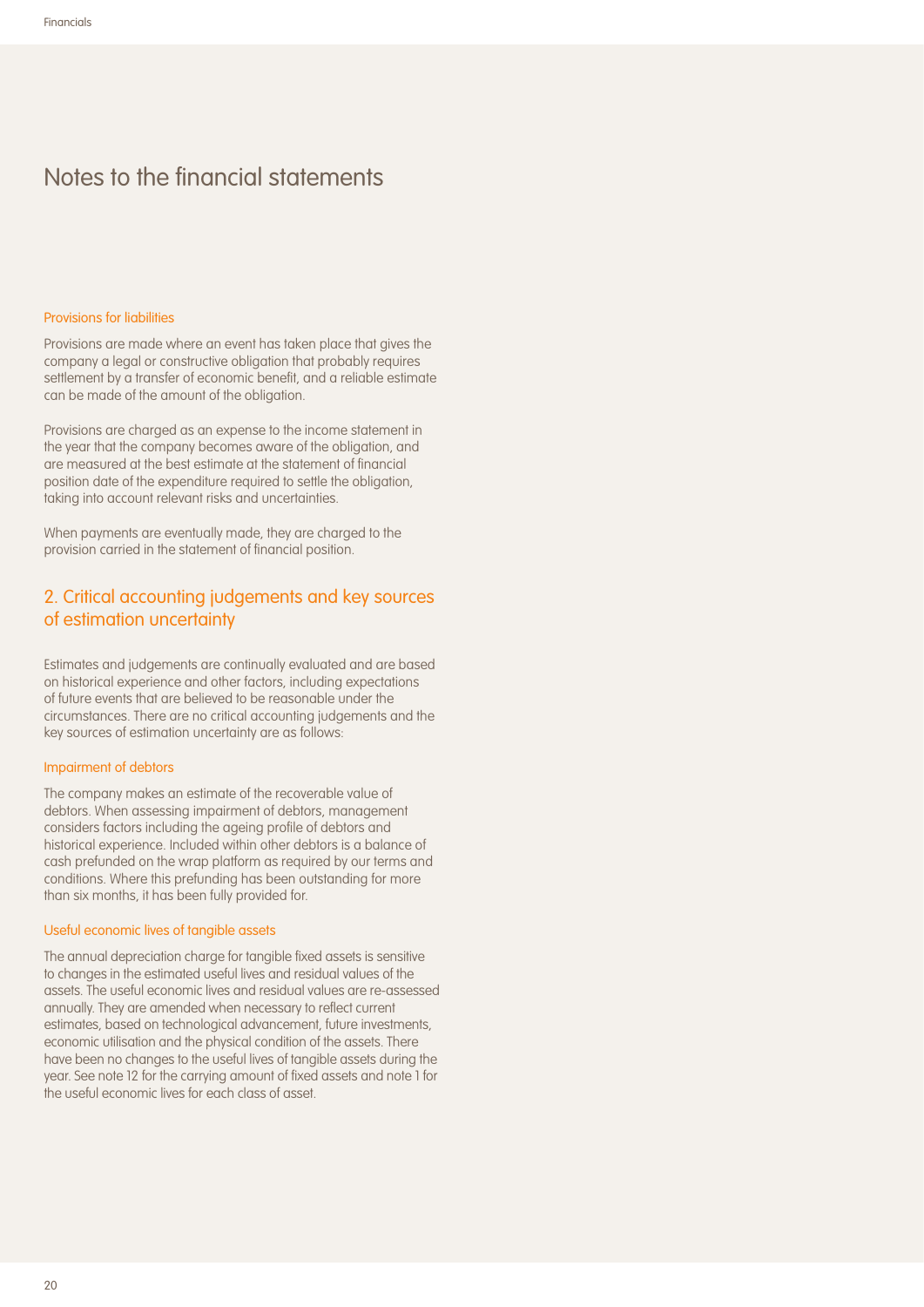## 3. Turnover

All turnover is attributable to the principal activity of the company and arose within the United Kingdom (2016: all United Kingdom).

# 4. Other operating income

|                        | 2017  | 2016  |
|------------------------|-------|-------|
|                        | £'000 | £'000 |
| Other operating income |       | 50    |

Other operating income includes reimbursement costs which are non-recurring and relate to the firm's costs incurred in the course of our contract with a third-party operational service provider.

## 5.Profit before taxation

The profit before taxation is stated after charging:

|                                       | 2017  | 2016                         |
|---------------------------------------|-------|------------------------------|
|                                       | £'000 | £'000                        |
| Depreciation of tangible fixed assets | 312   | $\qquad \qquad \blacksquare$ |
| Loss on disposal of fixed assets      | 51    | $\qquad \qquad \blacksquare$ |
| Foreign exchange differences          |       |                              |
| Movement in bad debt provision        | (287) | 291                          |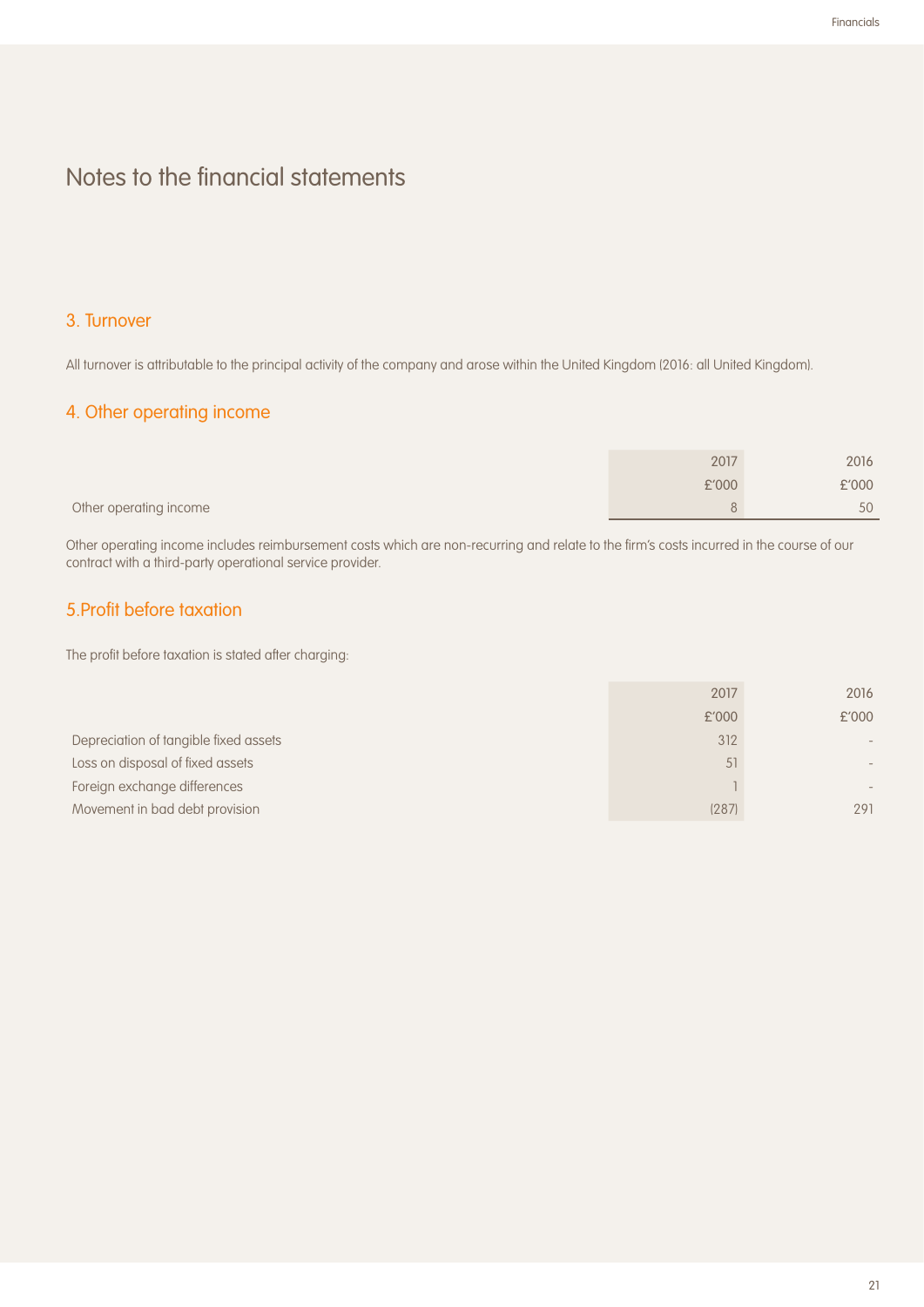# 6. Employees

The staff who manage the affairs of the company are employed by NFG.

Staff costs, including directors' remuneration, recharged to the company were as follows:

|                       | 2017   | 2016  |
|-----------------------|--------|-------|
|                       | £'000  | £'000 |
| Wages and salaries    | 9,298  | 3,763 |
| Social security costs | 1,136  | 445   |
| Other pension costs   | 675    | 304   |
|                       |        |       |
|                       | 11,109 | 4,512 |

NFS does not directly employ any staff. The average monthly number of employees, including the directors, whose salaries were recharged to the company during the year was as follows:

|           | 2017 | 2016 |
|-----------|------|------|
| Employees | 157  | 85   |
|           |      |      |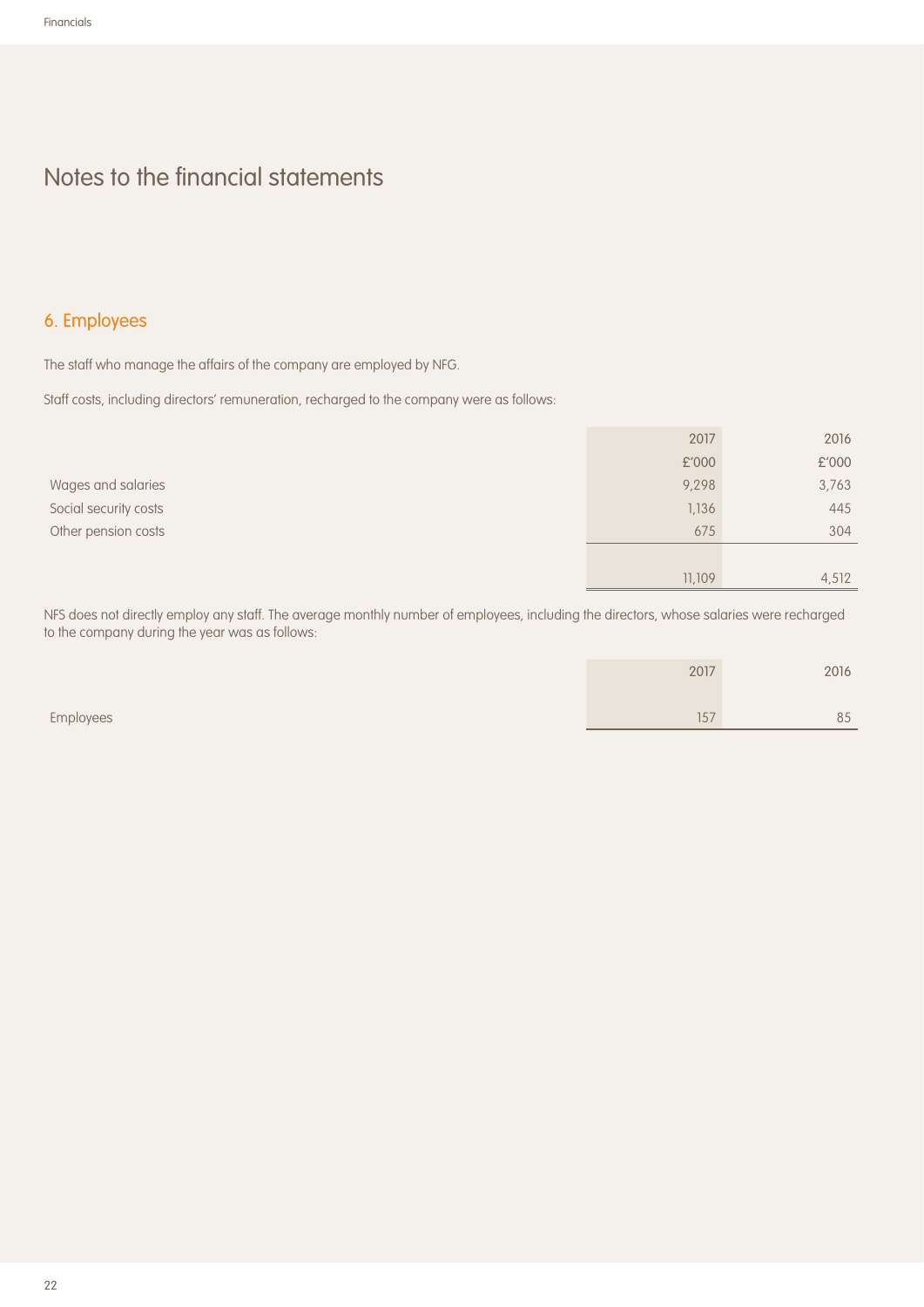# 7. Directors' remuneration

| £'000<br>606<br>40<br>646 | £'000<br>359<br>20<br>379<br>$\overline{2}$ |
|---------------------------|---------------------------------------------|
|                           |                                             |
|                           |                                             |
|                           |                                             |
|                           |                                             |
|                           |                                             |
|                           |                                             |
|                           |                                             |
|                           |                                             |
|                           |                                             |
| $2^{\circ}$               |                                             |
|                           |                                             |
|                           |                                             |
|                           |                                             |
|                           |                                             |
| 2017                      | 2016                                        |
| £'000                     | £'000                                       |
|                           | 163                                         |
| 275                       | $\overline{\phantom{a}}$                    |
| 20                        |                                             |
| 295                       | 174                                         |
|                           |                                             |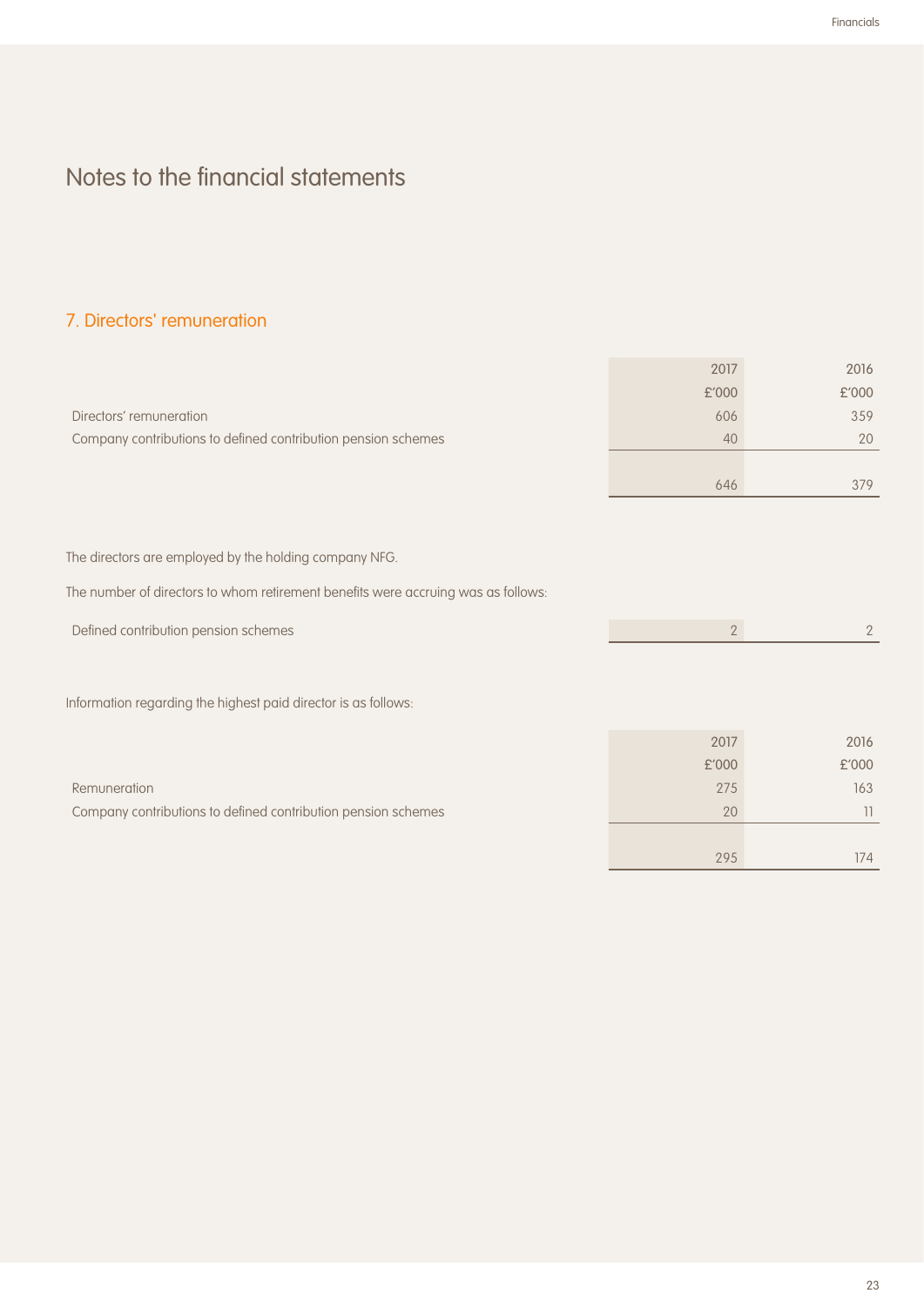## 8. Interest receivable and similar income

|                          | 2017  | 2016     |
|--------------------------|-------|----------|
|                          | £'000 | £'000    |
| Bank interest receivable |       | $\Omega$ |

# 9. Interest payable and similar expenses

|                                              | 2017  | 2016  |
|----------------------------------------------|-------|-------|
|                                              | £'000 | £'000 |
| Interest reversed on preference shares       |       | (1)   |
| Finance charged payable under finance leases |       |       |
|                                              |       |       |
|                                              |       | (1)   |

## 10. Auditors' remuneration

The company paid the following amounts to its auditors in respect of the audit of the financial statements and for other services provided to the company.

|                                   | 2017  | 2016  |
|-----------------------------------|-------|-------|
|                                   | £'000 | £'000 |
| Audit of the financial statements | 39    | 20    |
| Client assets audit services      | 240   | 85    |
| All other services                |       | 62    |
|                                   |       |       |
|                                   | 279   | 167   |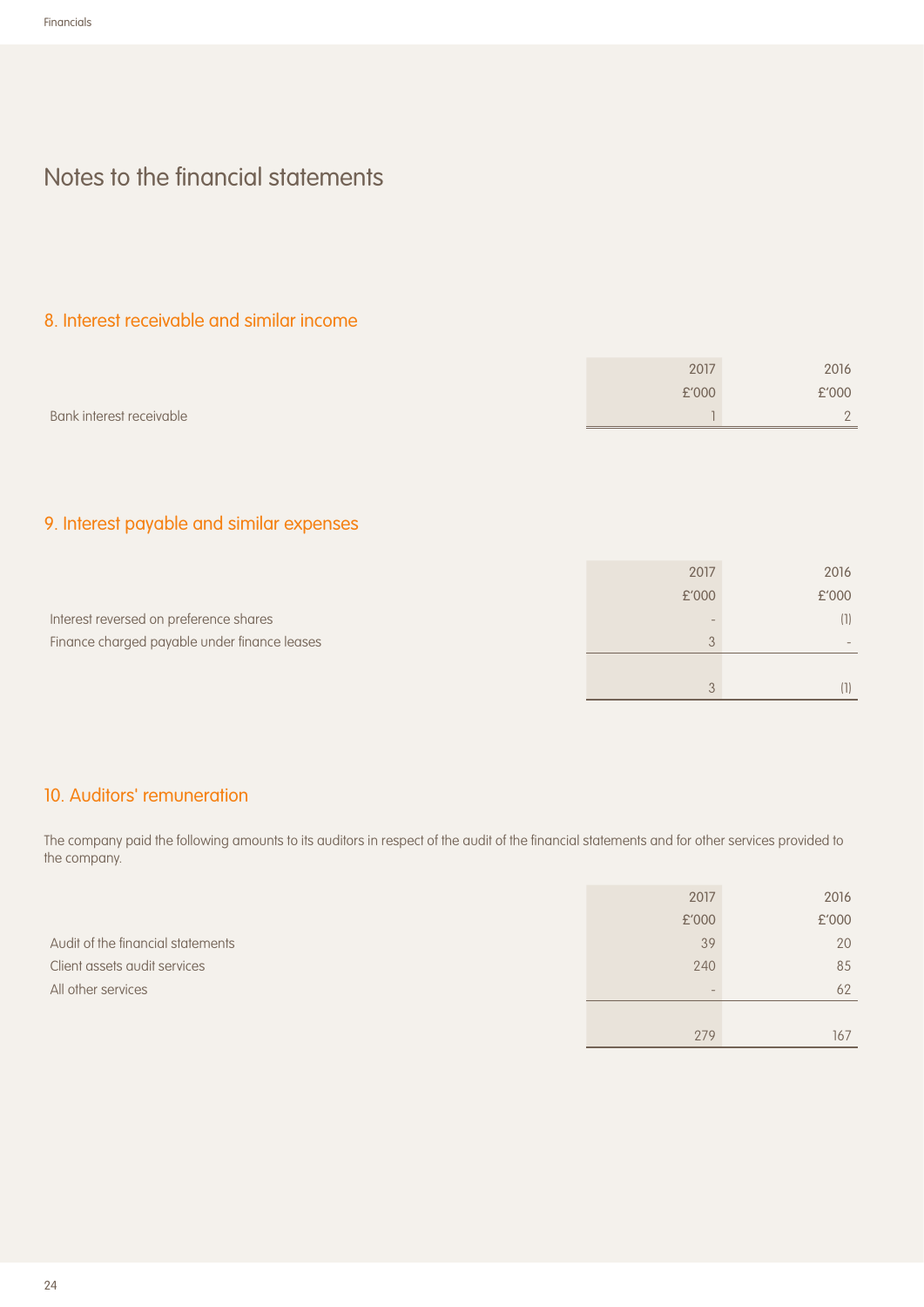## 11. Taxation

#### Analysis of tax expense

|                                                                       | 2017  | 2016                     |
|-----------------------------------------------------------------------|-------|--------------------------|
|                                                                       | £'000 | £'000                    |
| Current tax:                                                          |       |                          |
| Tax on profits for the year                                           | 1,052 |                          |
|                                                                       |       |                          |
| Deferred tax:                                                         |       |                          |
| Reversal of timing differences in relation to disallowable provisions | 14    | 6                        |
| Accelerated capital allowances                                        | 46    | $\overline{\phantom{a}}$ |
|                                                                       |       |                          |
| Tax expense in income statement                                       | 1,112 | 6                        |

#### Factors affecting the tax expense

The tax assessed for the year is higher than (2016: higher than) the standard rate of corporation tax in the UK of 19.25% (2016: 20%). The differences are reconciled below:

|                                                                                                              | 2017  | 2016  |
|--------------------------------------------------------------------------------------------------------------|-------|-------|
|                                                                                                              | £'000 | £'000 |
| Profit before taxation                                                                                       | 5,532 | 6     |
| Profit before taxation multiplied by the standard rate of<br>corporation tax in the UK of 19.25% (2016: 20%) | 1,065 |       |
| Effects of:                                                                                                  |       |       |
| Expenses not deductible for tax purposes                                                                     | 5     | 4     |
| Adjust closing deferred tax to average rate of 19.25% (2016: 20%)                                            | (1)   |       |
| Adjust opening deferred tax to average rate of 19.25% (2016: 20%)                                            |       | (1)   |
| Group relief surrendered                                                                                     |       |       |
| Other tax adjustments, reliefs and transfers                                                                 | 43    |       |
|                                                                                                              |       |       |
| Tax expense in income statement                                                                              | 1,112 | 6     |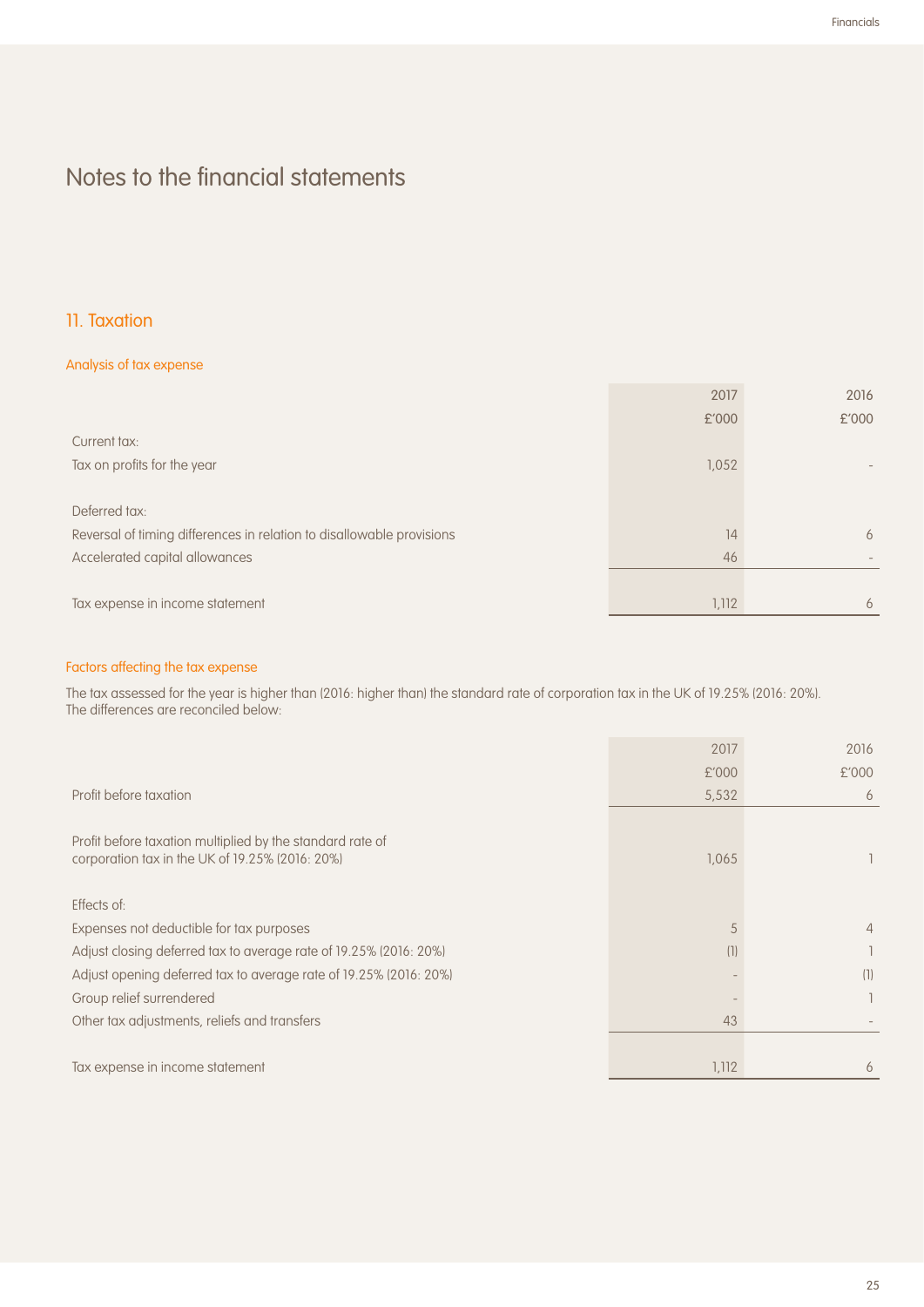# 12. Tangible fixed assets

|                               | Fixtures<br>and fittings | Office<br>equipment      | <b>Totals</b> |
|-------------------------------|--------------------------|--------------------------|---------------|
|                               | £'000                    | $\pounds$ '000           | £'000         |
|                               |                          |                          |               |
| Cost                          |                          |                          |               |
| At 1 January 2017             |                          |                          |               |
| Additions                     | 298                      | 179                      | 477           |
| Disposals                     | (175)                    | (508)                    | (683)         |
| <b>Transferred from NIFAS</b> | 234                      | 1,632                    | 1,866         |
|                               |                          |                          |               |
| At 31 December 2017           | 357                      | 1,303                    | 1,660         |
|                               |                          |                          |               |
| Depreciation                  |                          |                          |               |
| At 1 January 2017             |                          |                          |               |
| Charge for year               | 28                       | 284                      | 312           |
| Eliminated on disposal        | (161)                    | (470)                    | (631)         |
| Transferred from NIFAS        | 167                      | 862                      | 1,029         |
|                               |                          |                          |               |
| At 31 December 2017           | 34                       | 676                      | 710           |
|                               |                          |                          |               |
| Net book value                |                          |                          |               |
| At 31 December 2017           | 323                      | 627                      | 950           |
| At 31 December 2016           |                          |                          |               |
|                               | $\overline{\phantom{a}}$ | $\overline{\phantom{a}}$ |               |

The net book value of tangible fixed assets includes £232,113 (2016: £nil) in respect of assets held under finance leases.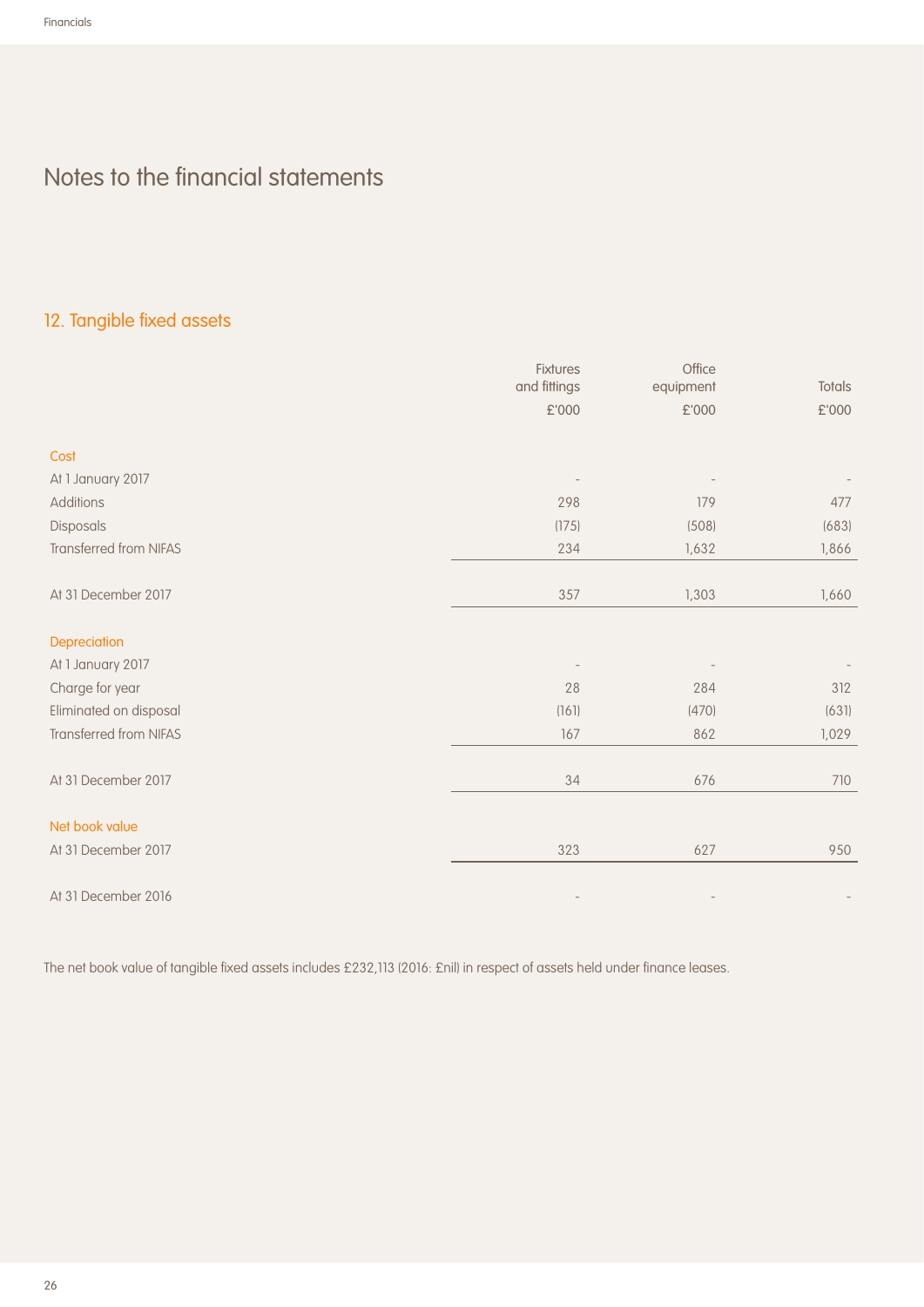## 13. Investments

|                     | Investments<br>in subsidiary<br>companies<br>£'000 |
|---------------------|----------------------------------------------------|
| Cost                |                                                    |
| At 31 December 2017 |                                                    |
| Net book value      |                                                    |
| At 31 December 2017 |                                                    |
| At 31 December 2016 |                                                    |

The company's investments at the statement of financial position date in the share capital of companies include the following:

NFS (Nominees) Limited Registered office: England and Wales Class of shares: Ordinary Holding: 100% Nature of business: Vehicle to ensure appropriate registration of title of client assets for the purposes of the client money rules as defined by the Financial Conduct Authority

|                                | 2017 | 2016   |
|--------------------------------|------|--------|
|                                |      | $\sim$ |
| Aggregate capital and reserves |      |        |

Nucleus Trustee Company Limited Registered office: Scotland Class of shares: Ordinary Holding: 100% Nature of business: To act as trustee of the self-invested personal pension operated by NFS .

|                                | 2017 | 2016   |
|--------------------------------|------|--------|
|                                |      | $\sim$ |
| Aggregate capital and reserves | 000, | ,000   |

The directors believe that the carrying values of the investments are supported by underlying net assets.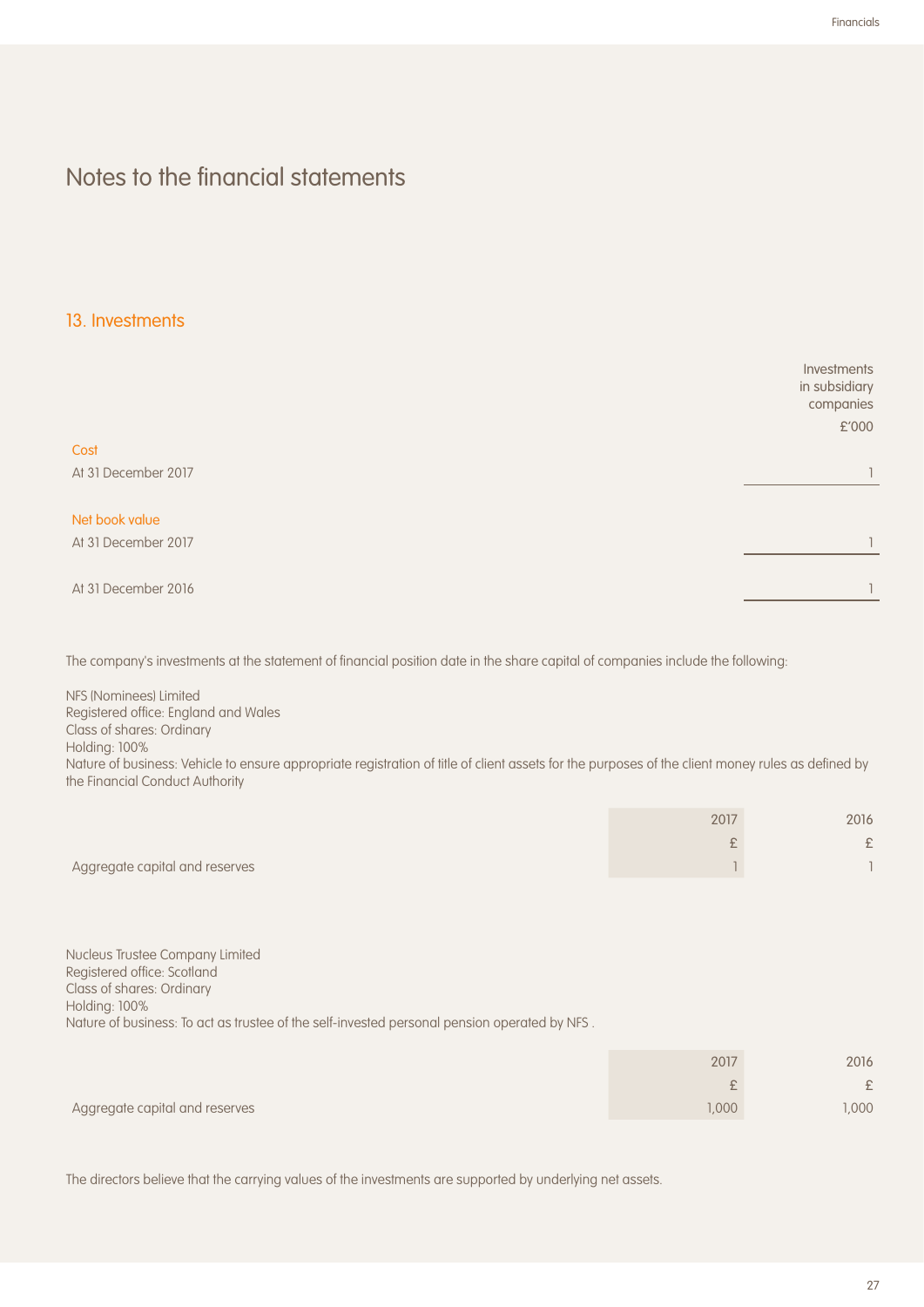# 14. Debtors: amounts falling due within one year

|                                | 2017  | 2016  |
|--------------------------------|-------|-------|
|                                | £'000 | £'000 |
| Other debtors                  | 2,042 | 1,464 |
| Amounts owed by HMRC           | 1,831 | 3,446 |
| Trade debtors                  | 481   | 275   |
| Deferred tax asset             |       | 14    |
| Prepayments and accrued income | 4,754 | 3,950 |
|                                |       |       |
|                                | 9,108 | 9.149 |

Included within other debtors is a balance of cash prefunded on the wrap platform as required by our terms and conditions. This balance fluctuates due to timing.

# 15. Current asset investments

|                         | 2017  | 2016                         |
|-------------------------|-------|------------------------------|
|                         | £'000 | £'000                        |
| Valuation:              |       |                              |
| At 1 January            | 69    | 72                           |
| Purchase of investments | 31    | $\qquad \qquad \blacksquare$ |
| Unrealised loss         | (1)   | (3)                          |
|                         |       |                              |
| At 31 December          | 99    | 69                           |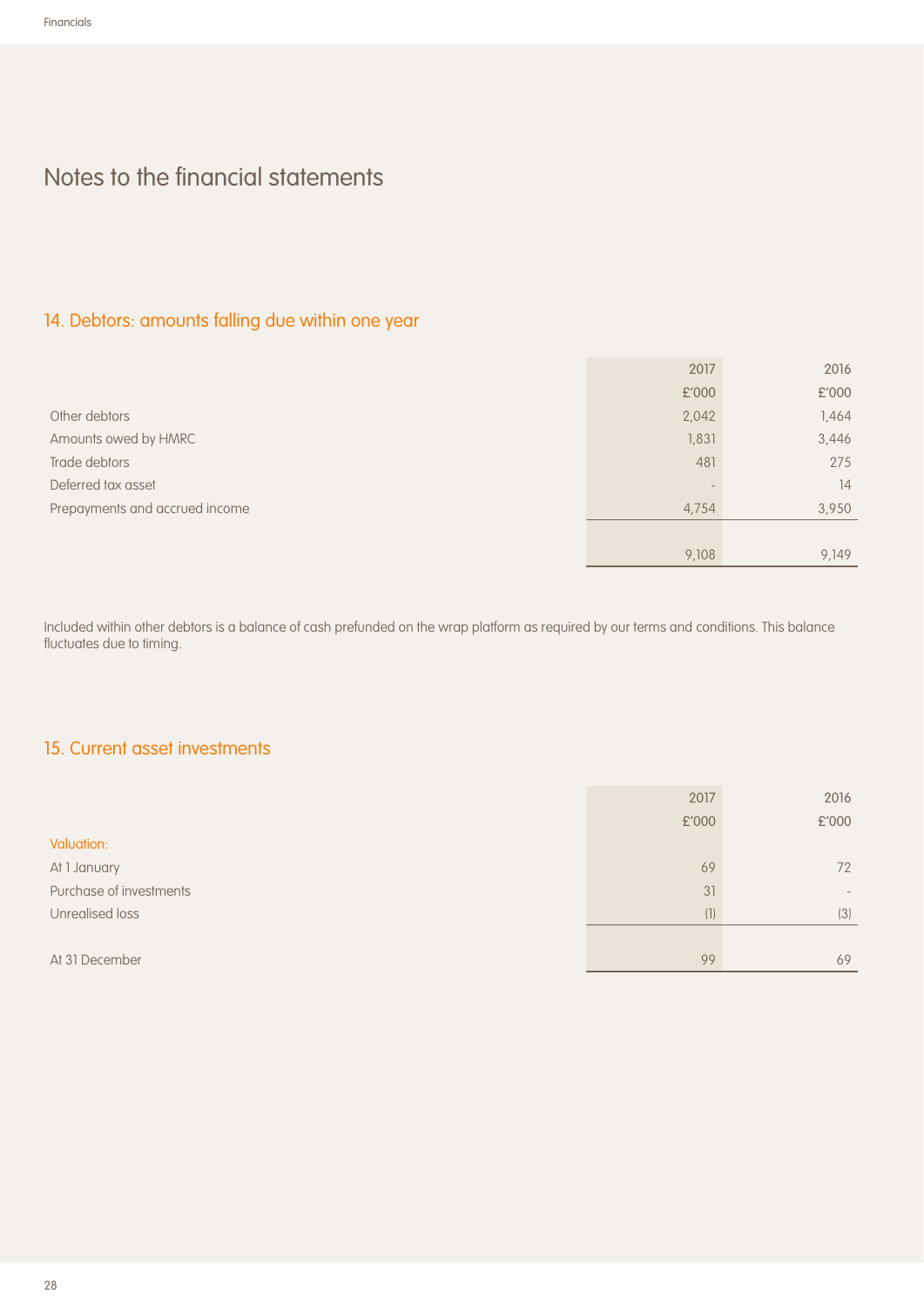# 16. Cash and cash equivalents

|                          | 2017   | 2016  |
|--------------------------|--------|-------|
|                          | £'000  | £'000 |
| Cash at bank and in hand | 13,366 | 4,905 |

During the year, the company had an uncommitted overdraft facility of £5,000,000 with The Royal Bank of Scotland plc for working capital purposes in support of the company's discretionary commitment to prefund tax relief on eligible pension contributions. Interest is charged on this facility at 3% plus base rate up to an overdrawn amount of £5,000,000 and 5% plus base rate on any amount over £5,000,000. The overdraft is secured by a fixed and floating charge over all the company's assets.

# 17. Creditors: amounts falling due within one year

|                                    | 2017           | 2016   |
|------------------------------------|----------------|--------|
|                                    | £'000          | £'000  |
| Preference shares                  | 50             |        |
| Obligations under finance leases   | 107            |        |
| Trade creditors                    | 4,452          | 1,216  |
| Amounts owed to group undertakings | 2,046          | 7,372  |
| Corporation tax                    | 1,122          |        |
| Social security and other taxes    | $\overline{2}$ |        |
| Other creditors                    | 645            | 367    |
| Amounts owed to HMRC               | 117            | 79     |
| <b>Accruals</b>                    | 1,616          | 1,447  |
|                                    |                |        |
|                                    | 10,157         | 10,482 |

Amounts owed to group undertakings are interest free and have agreed repayment terms.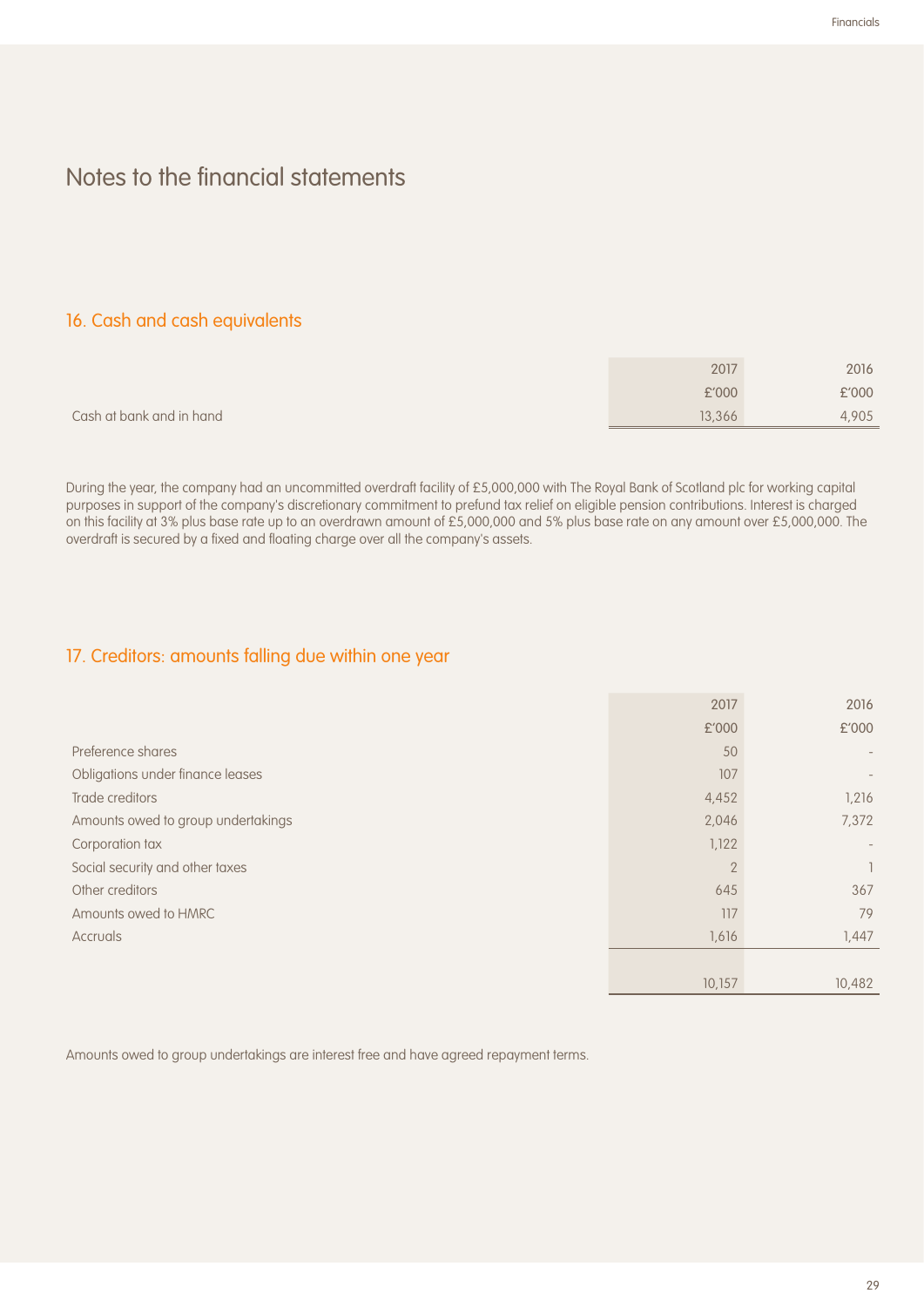# 18. Creditors: amounts falling due after more than one year

|                                  | 2017  | 2016            |
|----------------------------------|-------|-----------------|
|                                  | £'000 | £'000           |
| Preference shares                |       | 50              |
| Obligations under finance leases | 93    | $\qquad \qquad$ |
|                                  |       |                 |
|                                  | 93    | 50              |

# 19. Financial liabilities – borrowings

| £'000<br>$\pounds'000$<br>50<br>107<br>157<br>50<br>93<br>$\qquad \qquad -$<br>93<br>50 |                   | 2017 | 2016 |
|-----------------------------------------------------------------------------------------|-------------------|------|------|
|                                                                                         |                   |      |      |
|                                                                                         | Current:          |      |      |
|                                                                                         | Preference shares |      |      |
|                                                                                         | Finance leases    |      |      |
|                                                                                         |                   |      |      |
|                                                                                         |                   |      |      |
|                                                                                         |                   |      |      |
|                                                                                         | Non-current:      |      |      |
|                                                                                         | Preference shares |      |      |
|                                                                                         | Finance leases    |      |      |
|                                                                                         |                   |      |      |
|                                                                                         |                   |      |      |

As part of the transfer of trade and assets from NIFAS on 1 April 2017, NFS took on finance liabilities totalling £275,059.

The balances above represent the remaining liabilities as at 31 December 2017.

Terms and debt repayment schedule

|                   | 1 year or less | 1-2 years                    | 2-5 years                    | Totals |
|-------------------|----------------|------------------------------|------------------------------|--------|
|                   | £'000          | £'000                        | £'000                        | £'000  |
| Preference shares | 50             | $\qquad \qquad \blacksquare$ | $\qquad \qquad \blacksquare$ | 50     |
| Finance leases    | 107            | 87                           | 6                            | 200    |
|                   |                |                              |                              |        |
|                   | 157            | 87                           |                              | 250    |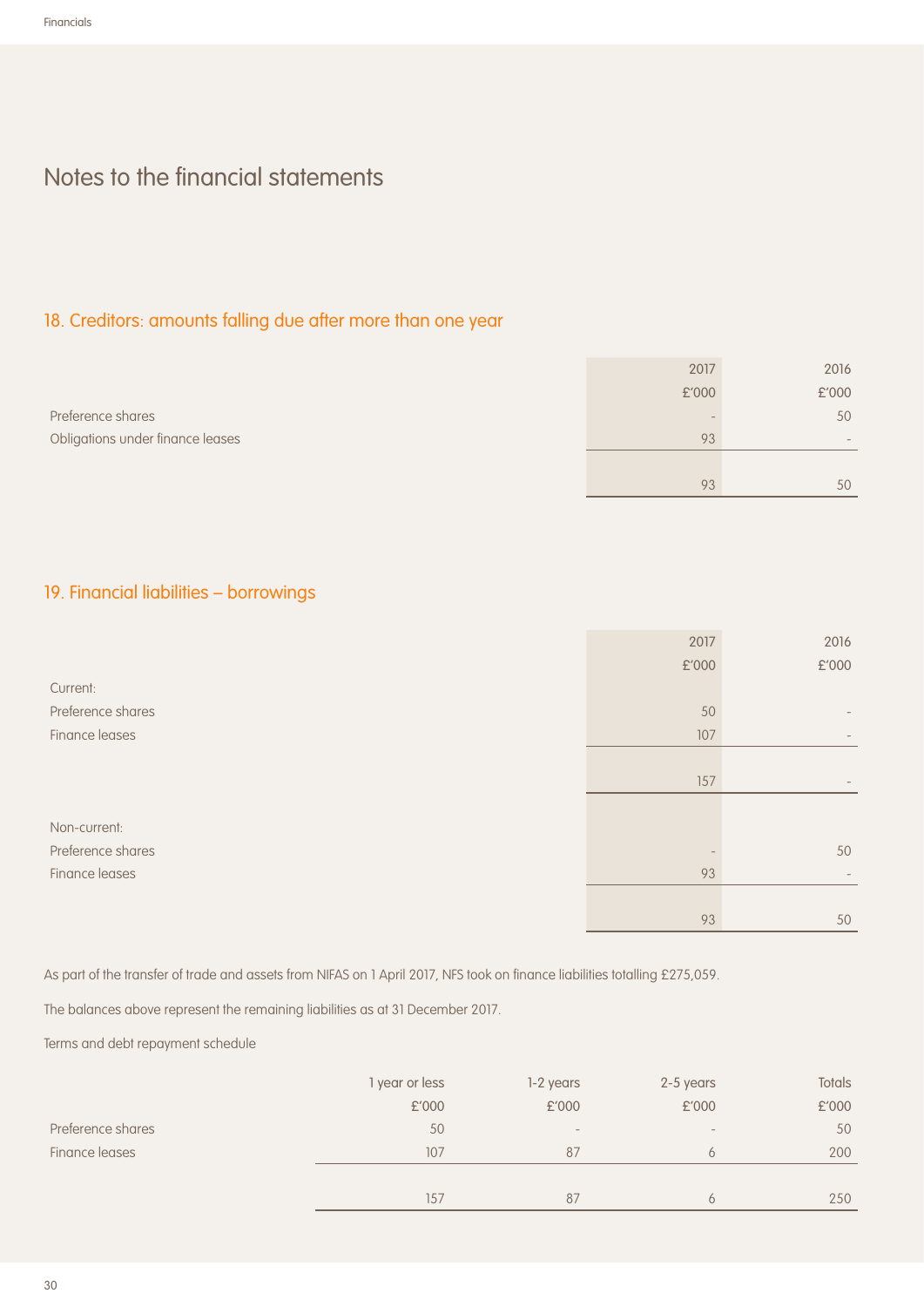## 19. Financial liabilities – borrowings (continued)

The holder of preference shares, NFG, has the right to receive a non-cumulative fixed preferential dividend, calculated at the rate of 3% per annum on the amounts paid up or treated as paid up on such shares.

At the discretion of the directors, preference shares can be redeemed at their nominal value, or the nominal value treated as paid up on the preference shares, not less than five years and one day after the preference shares were first allotted.

On winding up of the company, preference shares will rank ahead of all other shares in sharing the company's assets. The holder of the preference shares will be entitled to the amount paid up on the preference share and the amount of any dividend which is due for payment on or after the date the winding up commenced.

The holder of the preference shares is entitled to receive notice of general meetings, and to attend, speak and vote at general meetings in relation to proposed resolutions which affect the rights of preference shareholders.

## 20. Finance leases

Minimum lease payments under finance leases fall due as follows:

|                              | 2017           | 2016  |
|------------------------------|----------------|-------|
|                              | £'000          | £'000 |
| Gross obligations repayable: |                |       |
| Within one year              | 109            |       |
| Between one and five years   | 94             |       |
|                              |                |       |
|                              | 203            |       |
|                              |                |       |
| Finance charges repayable:   |                |       |
| Within one year              | $\overline{2}$ |       |
| Between one and five years   |                |       |
|                              |                |       |
|                              | $\mathfrak{Z}$ |       |
|                              |                |       |
| Net obligations repayable:   |                |       |
| Within one year              | 107            |       |
| Between one and five years   | 93             |       |
|                              |                |       |
|                              | 200            |       |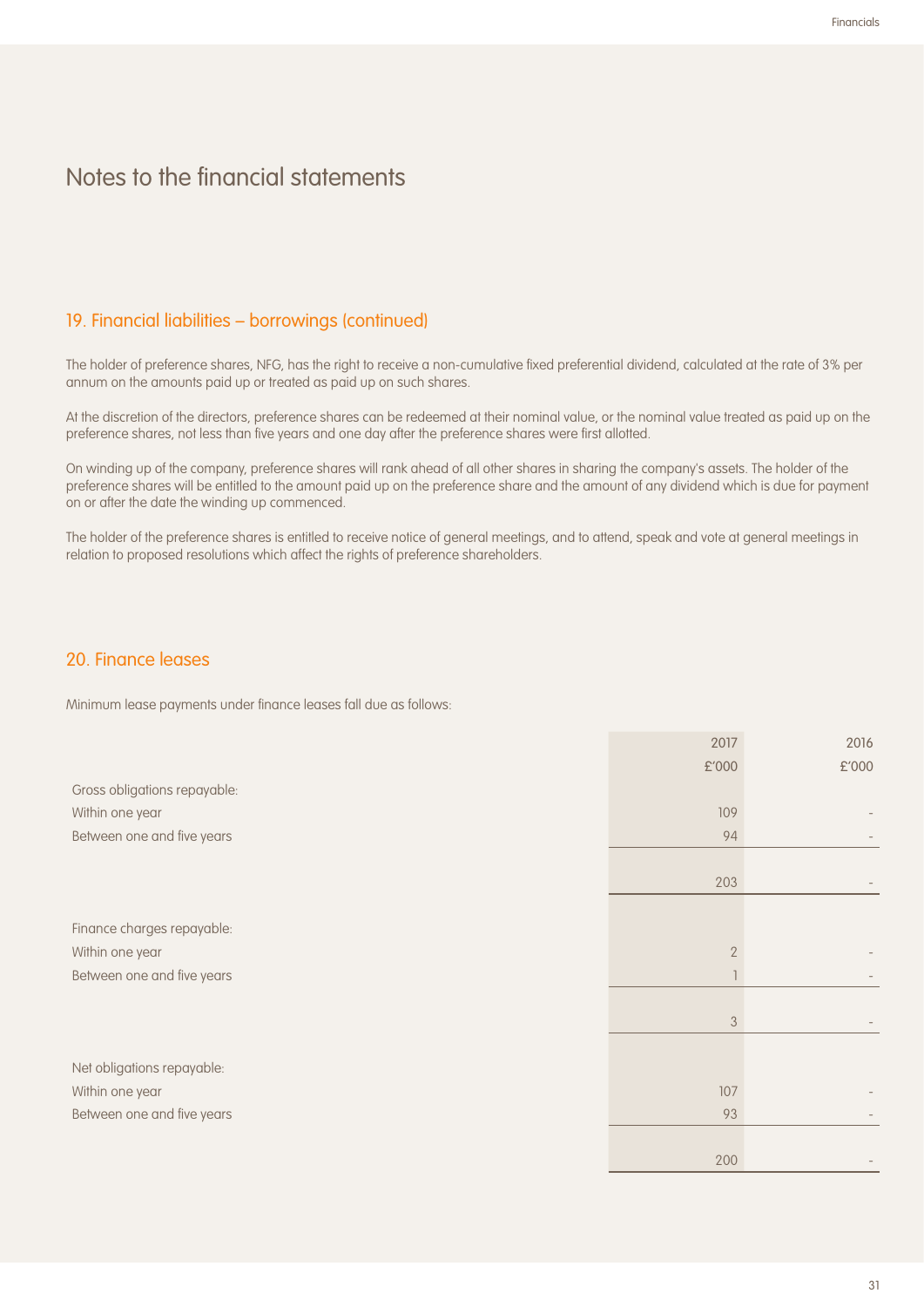## 21. Provisions for liabilities

|                     | 2017  | 2016              |
|---------------------|-------|-------------------|
|                     | £'000 | £'000             |
| Deferred tax        | 46    |                   |
|                     |       |                   |
| Other provisions:   |       |                   |
| Client compensation | 98    | 85                |
| Outsourced service  | 204   | $\qquad \qquad -$ |
|                     |       |                   |
|                     | 302   | 85                |
|                     |       |                   |
| Aggregate amounts   | 348   | 85                |

|                                     | Deferred tax             | Compensation | Outsourced service       | Total |
|-------------------------------------|--------------------------|--------------|--------------------------|-------|
|                                     | £'000                    | £'000        | £'000                    | £'000 |
| At 1 January 2016                   |                          | 390          |                          | 390   |
| Utilised during year                |                          | (307)        |                          | (50)  |
| Unused amounts reversed during year |                          | (33)         |                          | (290) |
| Provided during year                | $\overline{\phantom{a}}$ | 35           | $\overline{\phantom{a}}$ | 35    |
| At 31 December 2016                 |                          | 85           |                          | 85    |
| Utilised during year                | $\overline{\phantom{a}}$ | (28)         |                          | (28)  |
| Unused amounts reversed during year |                          | (5)          |                          | (5)   |
| Provided during year                |                          | 46           | 204                      | 250   |
| Charge to income statement          | 46                       |              | $\overline{\phantom{a}}$ | 46    |
| At 31 December 2017                 | 46                       | 98           | 204                      | 348   |

#### Deferred tax provision

The deferred tax liability arises as a result of temporary differences between the company's accounting and tax carrying values, the anticipated and enacted tax rate and estimated taxes payable for the current year.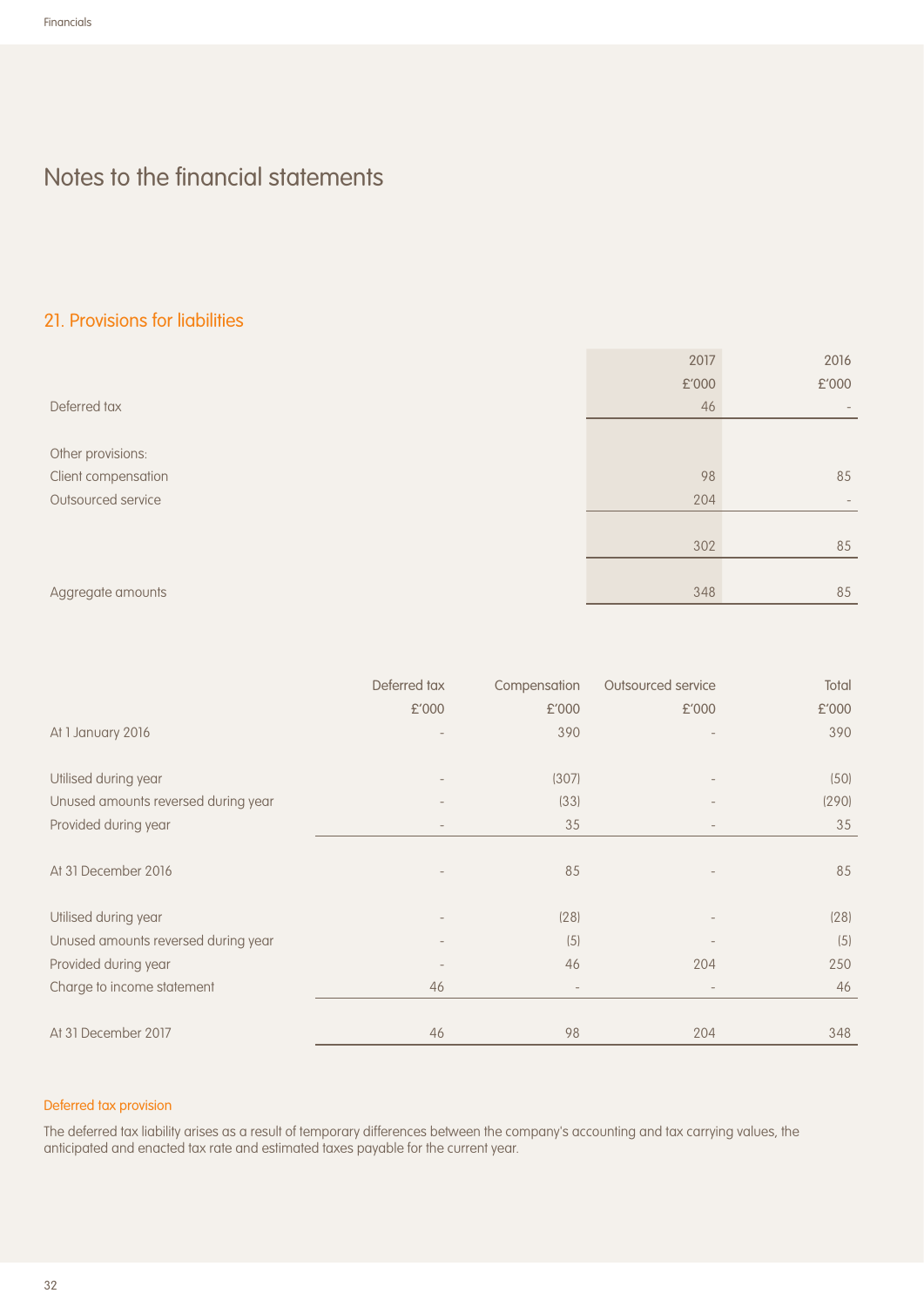## 21. Provisions for liabilities (continued)

#### Compensation provision

The company remediates clients affected by errors on the platform, ensuring the client does not suffer a financial loss as a result. The compensation provision represents the company's best estimate of its present obligation arising from such events which remained unresolved at 31 December 2017. Amounts are provided and reversed against the administrative expenses line in the income statement. A resolution of outstanding issues is expected to be agreed in the first half of 2018 and following this the provision will be utilised or reversed as appropriate.

#### Outsourced service

As part of the commercial agreement with our outsourced service provider, Genpact, should they fail any key performance criteria, the company is entitled to receive a discount on the wrap administration fees charged. Where failures are agreed between both parties, the credit is recognised in the income statement and those that remain in dispute are recognised as a provision in the statement of financial position. The total amount disputed at 31 December 2017 was £203,716. Discussions continue with Genpact to ascertain liability and we expect to reach an agreement in the first half of 2018. The timing and amount of the cash flow will be dependent on the outcome of these negotiations.

## 22. Called up share capital

#### Shares classified as equity:

Allotted, issued and fully paid:

|                                                        | 2017  | 2016  |
|--------------------------------------------------------|-------|-------|
|                                                        | £'000 | £'000 |
| 7,595,000 (2016: 2,595,000) ordinary shares of £1 each | 7.595 | 2,595 |

There is a single class of ordinary shares, representing the nominal value of shares that have been issued. There are no restrictions on the distribution of dividends and the payment of capital.

5,000,000 ordinary shares of £1 were issued during the year for consideration of £5,000,000.

#### Shares classified as debt:

Allotted, issued and fully paid:

|                                                    | 2017  | 2016  |
|----------------------------------------------------|-------|-------|
|                                                    | £'000 | £'000 |
| 50,000 (2016: 50,000) Preference shares of £1 each | 50    | 50    |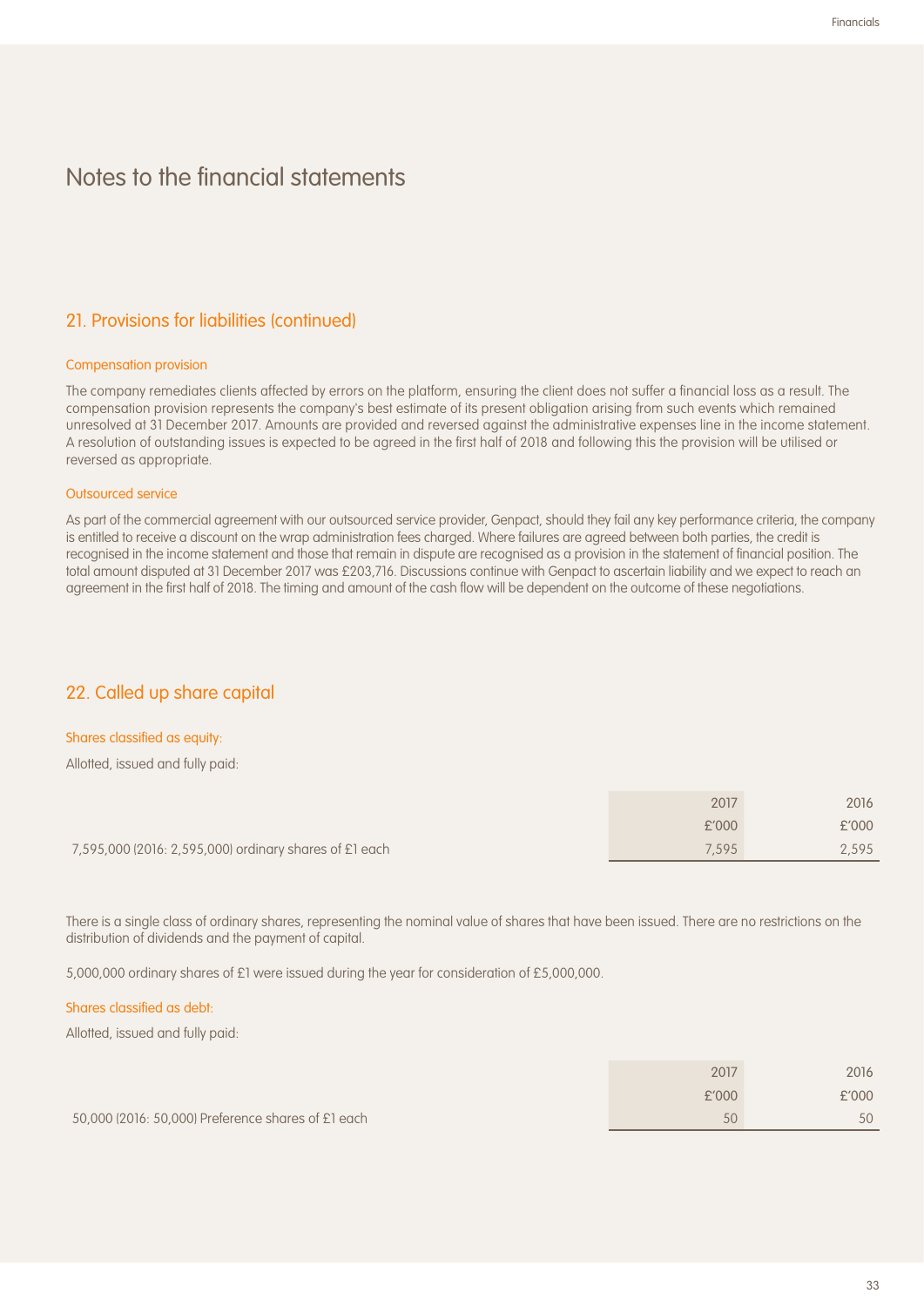#### 23. Reserves

#### Retained earnings

Retained earnings includes all current and prior year retained profits and losses.

#### Fair value reserve

Investments held on the platform for operational purposes are recognised and measured at fair value with gains and losses recognised in the fair value reserve.

## 24. Business combinations

Nucleus has taken steps to simplify its legal entity structure and improve the flow of capital and liquidity resources within the group. In order to achieve this, Nucleus transferred the trade and assets of NIFAS into the company on 1 April 2017. The consideration paid was the fair value of the assets and liabilities of NIFAS at the date of transfer which totalled £1,344,632 and detail is noted below:

|                    | Consideration |
|--------------------|---------------|
|                    | £'000         |
| Cash               | 2,339         |
| Fixed assets       | 836           |
| Other debtors      | 17            |
| Prepayments        | 26            |
| Trade creditors    | (570)         |
| Accruals           | (702)         |
| Corporation tax    | (288)         |
| Deferred tax       | (32)          |
| Other creditors    | (281)         |
|                    |               |
| Consideration paid | 1,345         |

As part of the transfer, the company took on finance lease liabilities totalling £275,059. This is included in the other creditors balance above.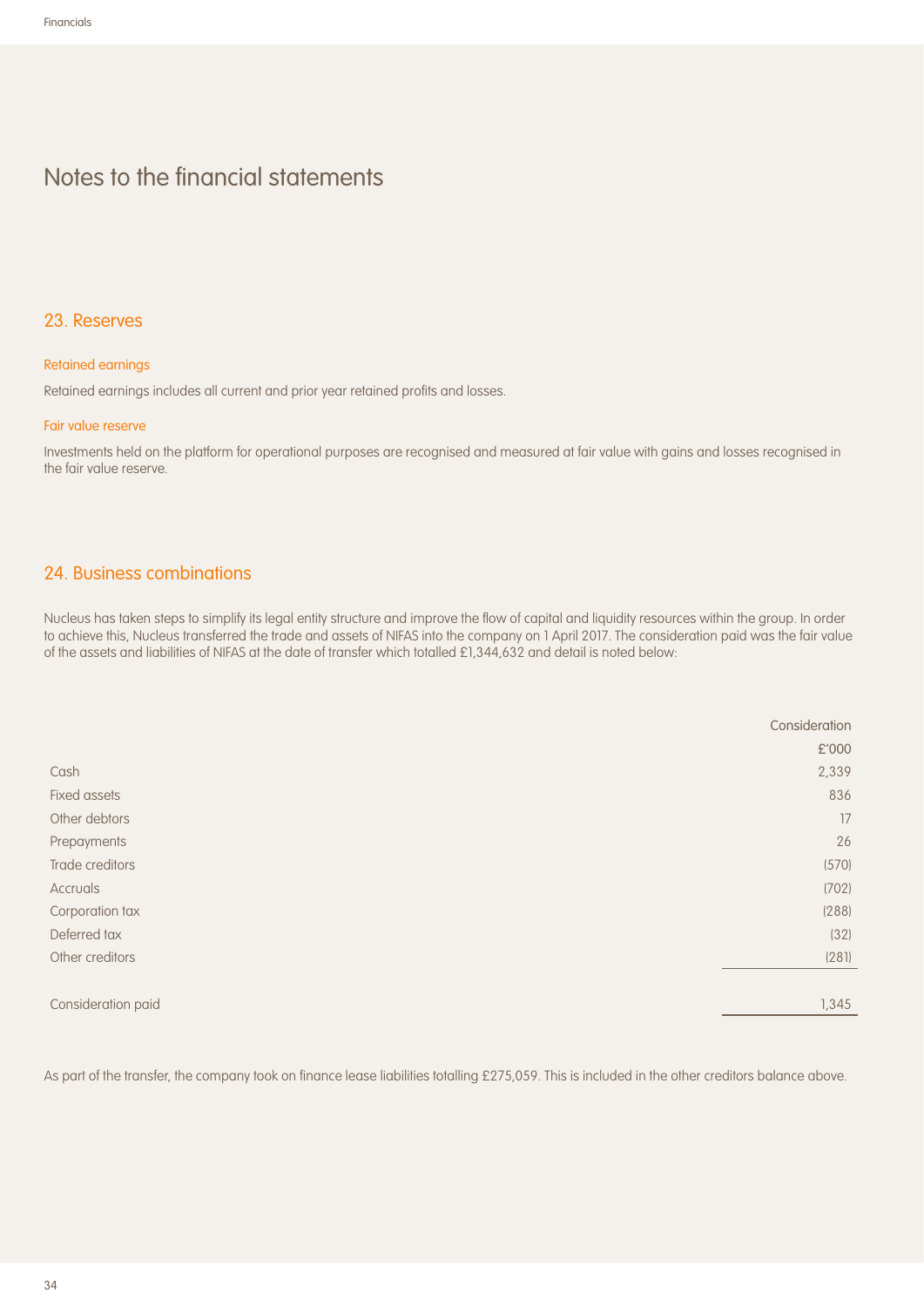## 25. Related party transactions

As a 100% subsidiary of NFG, the company is exempt from disclosing transactions with entities that are part of the group, in accordance with the requirements of FRS 101 section 8(k).

## 26. Ultimate controlling party

NFS is a company incorporated in England and Wales. The immediate parent undertaking is NFG, a company incorporated in England and Wales.

The key shareholders of NFG are Sanlam UK Limited, a company incorporated in England and Wales and Nucleus IFA Company Limited, a company incorporated in Scotland. There is no one controlling party.

NFG is the parent undertaking of the largest and smallest group of undertakings to consolidate these financial statements at 31 December 2017. The consolidated financial statements of NFG can be obtained from Companies House or the company secretary at Nucleus HQ, Greenside, 12 Blenheim Place, Edinburgh, EH7 5JH or the group's website www.nucleusfinancial.com.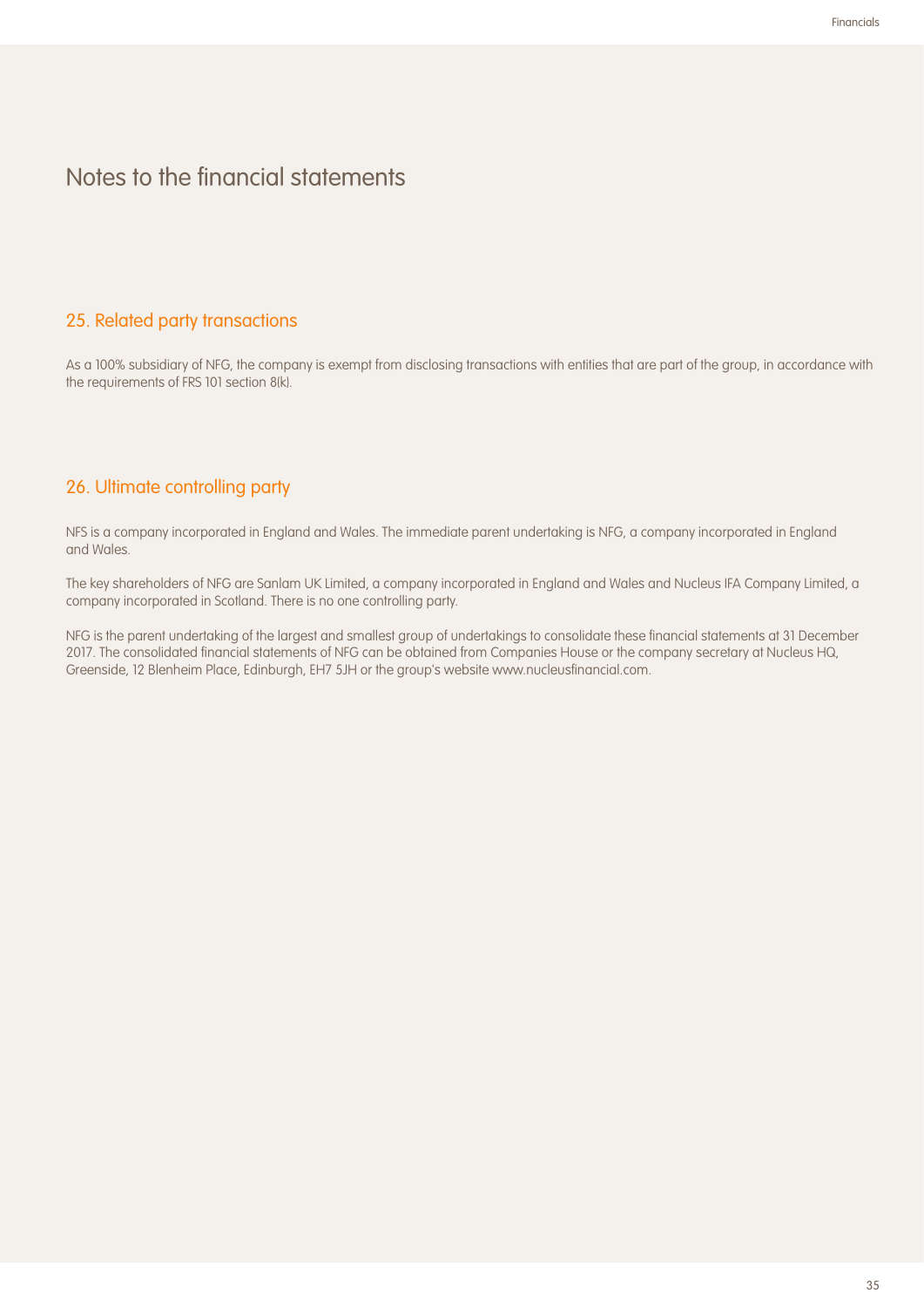## 27. Transition to FRS 101

This is the first year that the company has presented its results under FRS 101. The last financial statements for the year ended 31 December 2016 were produced under FRS 102. The date of transition to FRS 101 is 1 January 2015. Set out below are the changes in accounting which reconcile profit for the financial year ended 31 December 2016 and the total equity as at 1 January 2016 and 31 December 2016 between FRS 101 and previously reported FRS 102.

#### Reconciliation of equity as at transition date of 1 January 2016

|                                              |                | Effect of             |                |
|----------------------------------------------|----------------|-----------------------|----------------|
|                                              | <b>FRS 102</b> | transition to FRS 101 | <b>FRS 101</b> |
|                                              | £'000          | £'000                 | £'000          |
| <b>Fixed assets</b>                          |                |                       |                |
| Investments                                  | 1              |                       |                |
| <b>Current assets</b>                        |                |                       |                |
| Debtors                                      | 6,865          |                       | 6,865          |
| Investments                                  | 72             |                       | 72             |
| Cash and cash equivalents                    | 3,987          |                       | 3,987          |
|                                              | 10,924         |                       | 10,924         |
| <b>Creditors</b>                             |                |                       |                |
| Amounts falling due within one year          | (7, 365)       | 390                   | (6,975)        |
| Net current assets                           | 3,559          | 390                   | 3,949          |
| Total assets less current liabilities        | 3,560          | 390                   | 3,950          |
| <b>Creditors</b>                             |                |                       |                |
| Amounts falling due after more than one year | (50)           |                       | (50)           |
| <b>Provisions for liabilities</b>            |                | (390)                 | (390)          |
| Net assets                                   | 3,510          |                       | 3,510          |
| <b>Capital and reserves</b>                  |                |                       |                |
| Called up share capital                      | 2,595          |                       | 2,595          |
| Other reserves                               | 43             |                       | 43             |
| Retained earnings                            | 872            |                       | 872            |
| Shareholders' funds                          | 3,510          |                       | 3,510          |

#### Provisions

During the transition to IFRS, the group identified the mis-classification of client compensation and has subsequently re-classified a provision of £389,601 from accruals to provisions for liabilities. There has been no change to the overall total shareholders' funds figure of £3,510,380.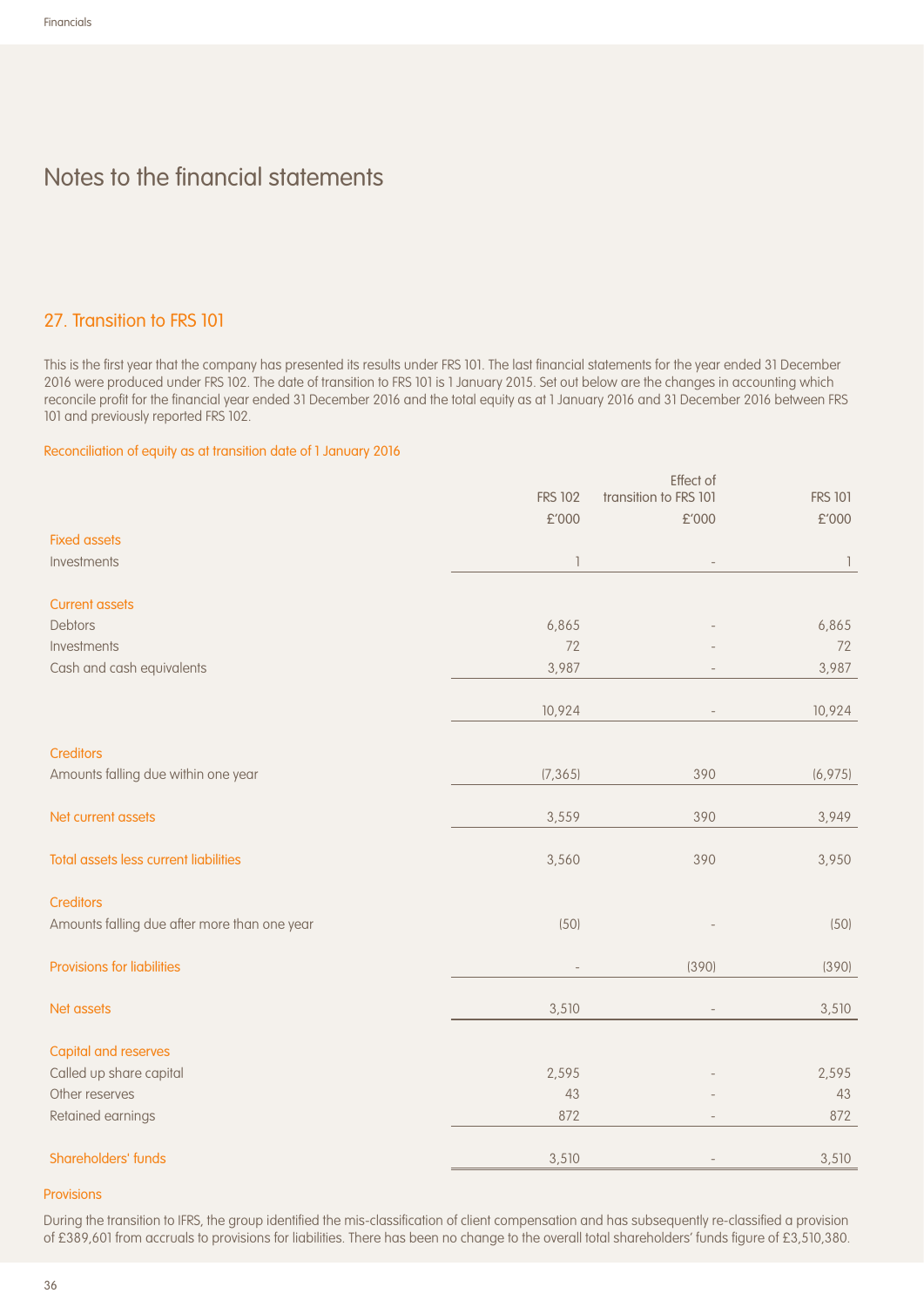## 27. Transition to FRS 101 (continued)

#### Reconciliation of equity as at 31 December 2016

|                                              |                | Effect of             |                |  |
|----------------------------------------------|----------------|-----------------------|----------------|--|
|                                              | <b>FRS 102</b> | transition to FRS 101 | <b>FRS 101</b> |  |
|                                              | £'000          | £'000                 | $\pounds'000$  |  |
| <b>Fixed assets</b>                          |                |                       |                |  |
| Investments                                  |                |                       |                |  |
| <b>Current assets</b>                        |                |                       |                |  |
| <b>Debtors</b>                               | 9,149          |                       | 9,149          |  |
| Investments                                  | 69             |                       | 69             |  |
| Cash and cash equivalents                    | 4,905          |                       | 4,905          |  |
|                                              | 14,123         |                       | 14,123         |  |
| <b>Creditors</b>                             |                |                       |                |  |
| Amounts falling due within one year          | (10, 567)      | 85                    | (10, 482)      |  |
| Net current assets                           | 3,556          | 85                    | 3,641          |  |
| Total assets less current liabilities        | 3,557          | 85                    | 3,642          |  |
| <b>Creditors</b>                             |                |                       |                |  |
| Amounts falling due after more than one year | (50)           |                       | (50)           |  |
| Provisions for liabilities                   |                | (85)                  | (85)           |  |
| Net assets                                   | 3,507          |                       | 3,507          |  |
| <b>Capital and reserves</b>                  |                |                       |                |  |
| Called up share capital                      | 2,595          |                       | 2,595          |  |
| Fair value reserve                           | 40             |                       | 40             |  |
| Retained earnings                            | 872            |                       | 872            |  |
| Shareholders' funds                          | 3,507          |                       | 3,507          |  |
|                                              |                |                       |                |  |

#### Provisions

During the transition to IFRS, the group identified the mis-classification of client compensation and has subsequently re-classified a provision of £85,111 from accruals to provisions for liabilities. There has been no change to the overall total shareholders' funds figure of £3,506,910.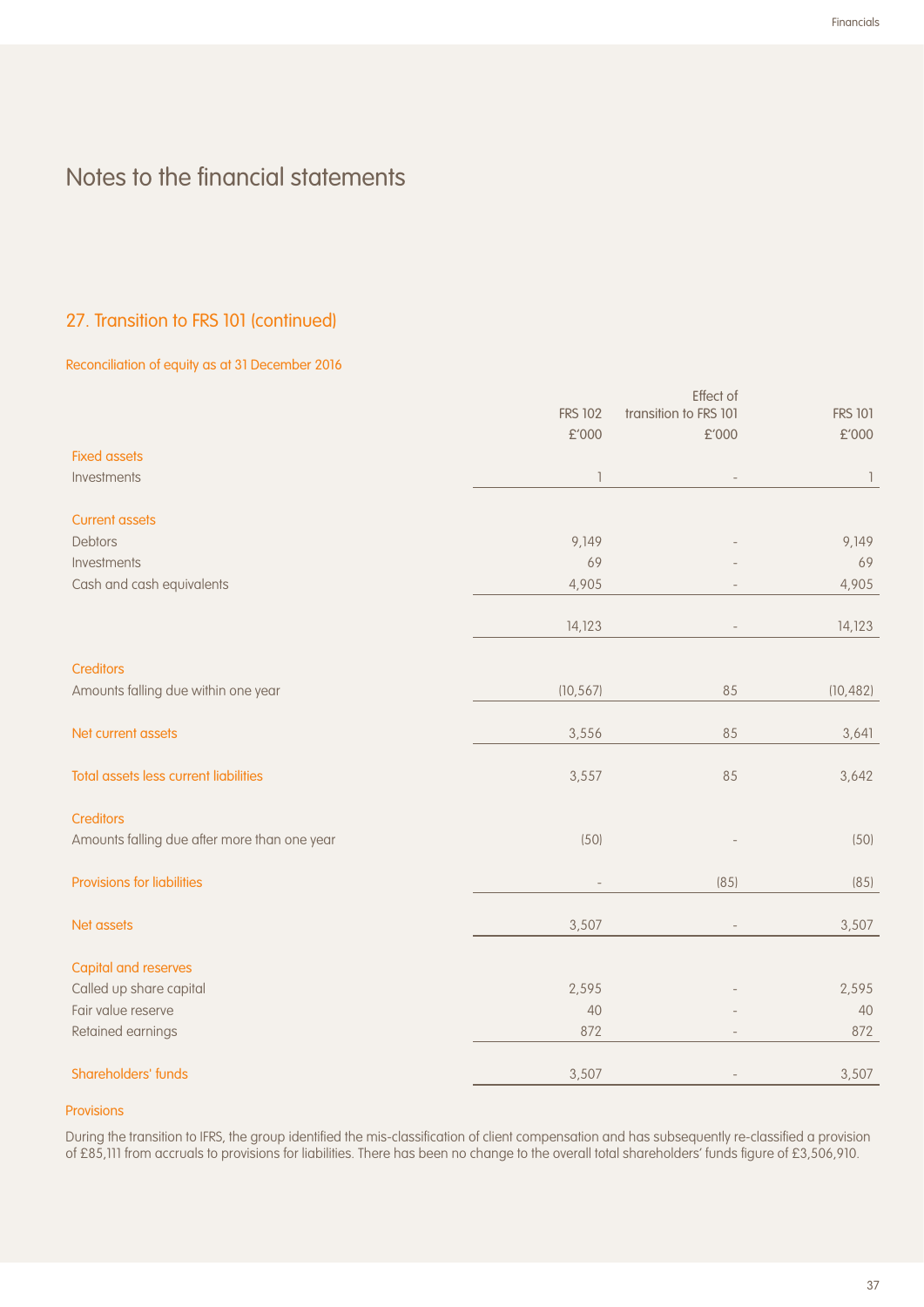## 27. Transition to FRS 101 (continued)

## Reconciliation of profit for the year ended 31 December 2016

|                                        | <b>FRS 102</b>   | Effect of<br>transition to FRS 101 | <b>FRS 101</b>   |
|----------------------------------------|------------------|------------------------------------|------------------|
|                                        | £'000            | £'000                              | $\pounds'000$    |
| Turnover                               | 33,281           |                                    | 33,281           |
| Cost of sales                          | (25, 467)        |                                    | (25, 467)        |
| Gross profit                           | 7,814            |                                    | 7,814            |
| Administrative expenses                | (7, 86]          |                                    | (7, 86]          |
| Other operating income                 | 50               |                                    | 50               |
|                                        |                  |                                    |                  |
| <b>Operating profit</b>                | $\sqrt{3}$       |                                    | $\sqrt{3}$       |
| Interest receivable and similar income | $\sqrt{2}$       |                                    | $\sqrt{2}$       |
| Interest payable and similar expenses  |                  |                                    | $\mathbb{I}$     |
| Profit before taxation                 | $\boldsymbol{6}$ |                                    | $\boldsymbol{6}$ |
| Tax on profit                          | (6)              |                                    | (6)              |
| Profit for the financial year          |                  |                                    |                  |

There has been no change in the profit for the financial year as a result of transition to FRS 101.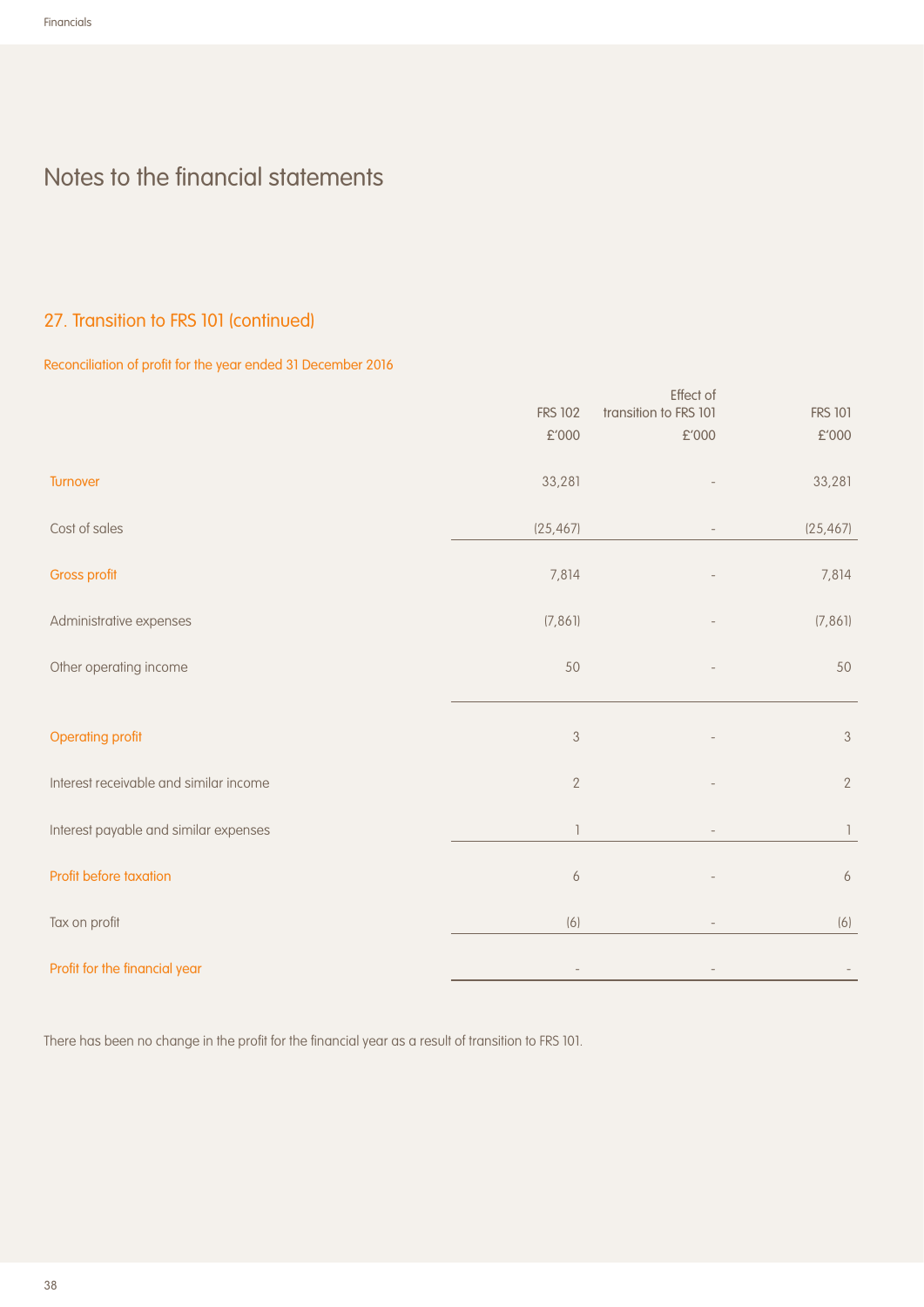# Company information

## **Directors**

D R Ferguson S J Geard J P Gibson J A Levin J C Polin J A A Samuels M D Seddon S J Tucker

## Company secretary

N C Megaw

# Registered number

05629686

# Registered office

One London Wall London United Kingdom EC2Y 5AB

# Independent auditors

PricewaterhouseCoopers LLP Atria One 144 Morrison Street Edinburgh EH3 8EX

## **Bankers**

The Royal Bank of Scotland Aldgate Union 7th Floor 10 Whitechapel High Street London E1 8DX

Bank of Scotland plc PO Box 17235 Edinburgh EH11 1YH